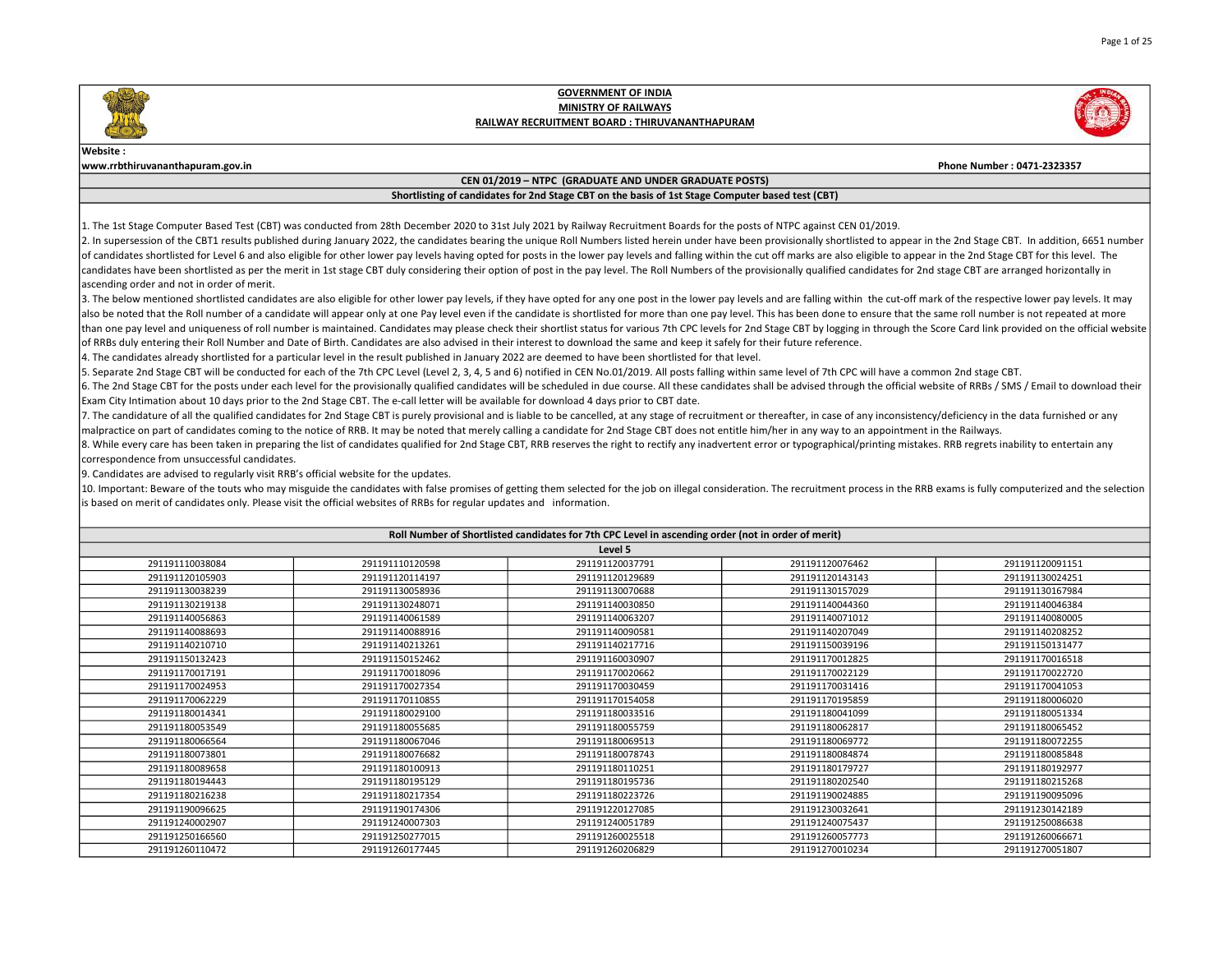



# Website :

| CEN 01/2019 - NTPC (GRADUATE AND UNDER GRADUATE POSTS) |                 |                 |                 |                 |  |
|--------------------------------------------------------|-----------------|-----------------|-----------------|-----------------|--|
| 291191270112724                                        | 291191270173029 | 291191270219256 | 291191270259045 | 291191280008504 |  |
| 291191290000473                                        | 291191290000696 | 291191290000709 | 291191290000765 | 291191290000795 |  |
| 291191290000834                                        | 291191290000874 | 291191290000903 | 291191290000953 | 291191290000964 |  |
| 291191290001065                                        | 291191290001359 | 291191290001368 | 291191290001435 | 291191290001483 |  |
| 291191290001631                                        | 291191290001759 | 291191290001857 | 291191290001865 | 291191290001907 |  |
| 291191290002041                                        | 291191290002078 | 291191290002211 | 291191290002324 | 291191290002414 |  |
| 291191290002465                                        | 291191290002510 | 291191290002582 | 291191290002634 | 291191290002651 |  |
| 291191290002660                                        | 291191290002676 | 291191290002682 | 291191290002728 | 291191290002770 |  |
| 291191290002818                                        | 291191290002884 | 291191290003231 | 291191290003308 | 291191290003449 |  |
| 291191290003635                                        | 291191290003646 | 291191290004008 | 291191290004361 | 291191290004526 |  |
| 291191290004727                                        | 291191290004838 | 291191290004879 | 291191290005096 | 291191290005246 |  |
| 291191290005269                                        | 291191290005429 | 291191290005609 | 291191290005647 | 291191290005693 |  |
| 291191290006018                                        | 291191290006019 | 291191290006028 | 291191290006047 | 291191290006104 |  |
| 291191290006125                                        | 291191290006270 | 291191290006273 | 291191290006345 | 291191290006384 |  |
| 291191290006441                                        | 291191290006476 | 291191290006507 | 291191290006600 | 291191290006650 |  |
| 291191290006700                                        | 291191290006702 | 291191290006709 | 291191290006750 | 291191290006782 |  |
| 291191290006785                                        | 291191290006991 | 291191290007005 | 291191290008151 | 291191290008544 |  |
| 291191290008830                                        | 291191290009019 | 291191290009119 | 291191290009608 | 291191290009746 |  |
| 291191290009816                                        | 291191290009985 | 291191290010106 | 291191290010245 | 291191290010358 |  |
| 291191290010460                                        | 291191290010639 | 291191290010640 | 291191290011596 | 291191290011744 |  |
| 291191290011751                                        | 291191290011831 | 291191290012201 | 291191290012290 | 291191290012574 |  |
| 291191290012652                                        | 291191290012667 | 291191290012886 | 291191290013181 | 291191290013212 |  |
| 291191290013224                                        | 291191290013346 | 291191290013349 | 291191290013828 | 291191290013916 |  |
| 291191290014408                                        | 291191290015066 | 291191290015186 | 291191290015252 | 291191290015542 |  |
| 291191290015602                                        | 291191290016001 | 291191290016340 | 291191290016366 | 291191290017027 |  |
| 291191290017092                                        | 291191290017159 | 291191290017345 | 291191290017546 | 291191290017630 |  |
| 291191290017708                                        | 291191290018145 | 291191290018188 | 291191290018373 | 291191290018420 |  |
| 291191290018668                                        | 291191290019055 | 291191290019152 | 291191290019173 | 291191290019291 |  |
| 291191290019762                                        | 291191290019811 | 291191290020116 | 291191290020200 | 291191290020364 |  |
| 291191290020534                                        | 291191290020596 | 291191290021305 | 291191290021352 | 291191290021359 |  |
| 291191290021772                                        | 291191290022121 | 291191290022131 | 291191290022262 | 291191290022355 |  |
| 291191290022357                                        | 291191290022511 | 291191290023323 | 291191290023370 | 291191290023466 |  |
| 291191290024102                                        | 291191290024491 | 291191290024506 | 291191290024822 | 291191290025002 |  |
| 291191290025062                                        | 291191290025194 | 291191290025311 | 291191290025339 | 291191290025686 |  |
| 291191290026254                                        | 291191290026279 | 291191290026492 | 291191290026495 | 291191290026583 |  |
| 291191290026584                                        | 291191290026684 | 291191290026685 | 291191290026910 | 291191290027203 |  |
| 291191290027431                                        | 291191290027437 | 291191290027558 | 291191290027947 | 291191290028050 |  |
| 291191290028101                                        | 291191290028174 | 291191290028409 | 291191290028592 | 291191290028608 |  |
| 291191290028955                                        | 291191290029043 | 291191290029348 | 291191290029537 | 291191290029725 |  |
| 291191290029734                                        | 291191290029763 | 291191290029853 | 291191290029924 | 291191290029934 |  |
| 291191290030119                                        | 291191290030225 | 291191290030252 | 291191290030265 | 291191290030766 |  |
| 291191290031032                                        | 291191290031524 | 291191290031630 | 291191290031684 | 291191290031692 |  |
| 291191290031752                                        | 291191290031850 | 291191290031857 | 291191290031902 | 291191290032025 |  |
| 291191290032277                                        | 291191290032634 | 291191290033443 | 291191290033531 | 291191290033699 |  |
| 291191290033720                                        | 291191290033877 | 291191290034020 | 291191290034473 | 291191290034586 |  |
| 291191290034799                                        | 291191290035332 | 291191290035336 | 291191290035449 | 291191290036182 |  |
| 291191290036267                                        | 291191290036330 | 291191290036399 | 291191290036503 | 291191290036521 |  |
| 291191290036756                                        | 291191290036972 | 291191290037294 | 291191290037604 | 291191290037790 |  |
| 291191290037814                                        | 291191290037907 | 291191290038172 | 291191290038257 | 291191290038366 |  |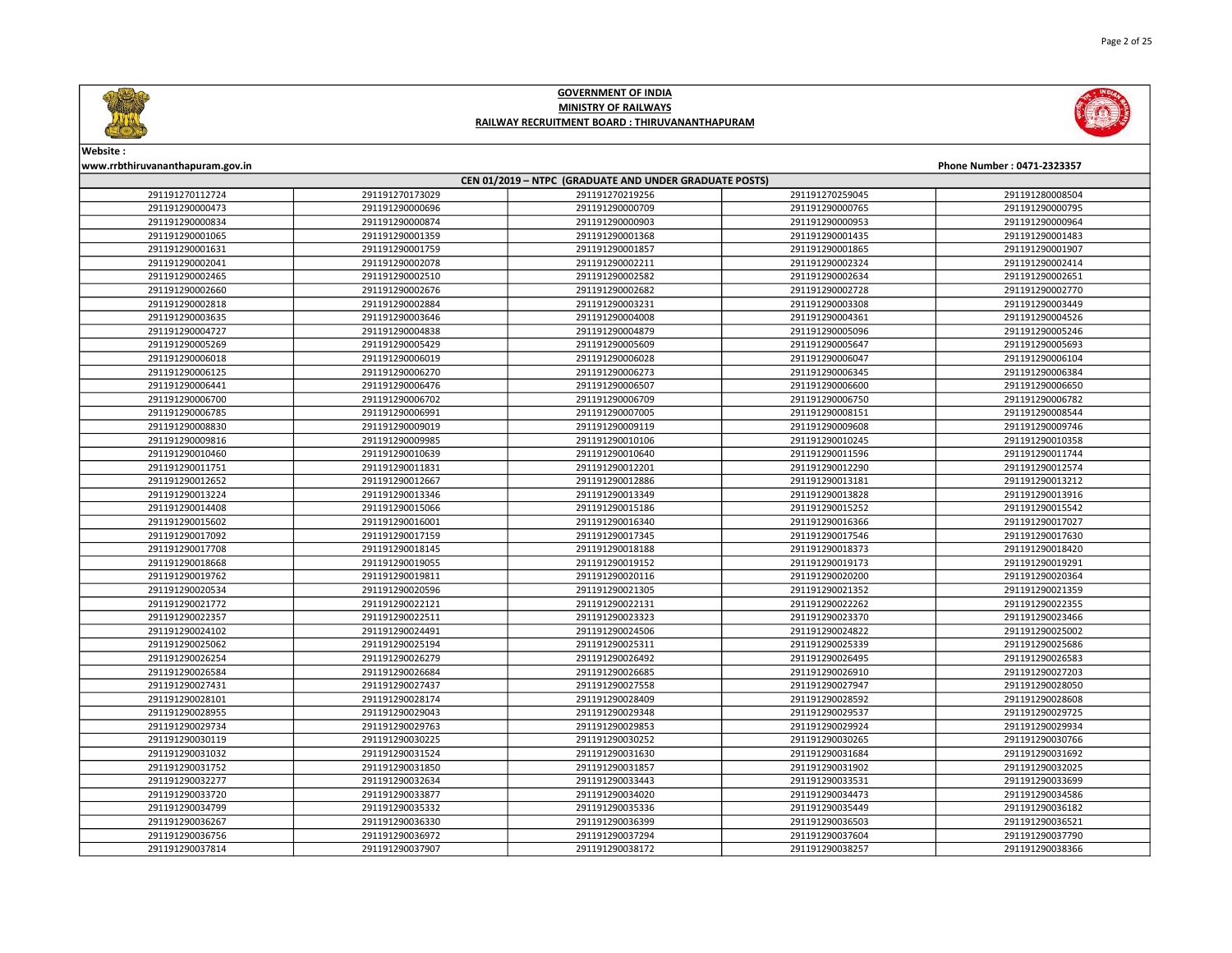



| CEN 01/2019 - NTPC (GRADUATE AND UNDER GRADUATE POSTS) |                 |                 |                 |                 |  |
|--------------------------------------------------------|-----------------|-----------------|-----------------|-----------------|--|
| 291191290038549                                        | 291191290038945 | 291191290039001 | 291191290039036 | 291191290039062 |  |
| 291191290039261                                        | 291191290039287 | 291191290040202 | 291191290040320 | 291191290040701 |  |
| 291191290040744                                        | 291191290040913 | 291191290040918 | 291191290040942 | 291191290041061 |  |
| 291191290041263                                        | 291191290041361 | 291191290041401 | 291191290041409 | 291191290041573 |  |
| 291191290041574                                        | 291191290041624 | 291191290041671 | 291191290041962 | 291191290042690 |  |
| 291191290042728                                        | 291191290042749 | 291191290042951 | 291191290043358 | 291191290043549 |  |
| 291191290043822                                        | 291191290044158 | 291191290044188 | 291191290044743 | 291191290044781 |  |
| 291191290044789                                        | 291191290044899 | 291191290045332 | 291191290045471 | 291191290045475 |  |
| 291191290045510                                        | 291191290045758 | 291191290045869 | 291191290046190 | 291191290046243 |  |
| 291191290046395                                        | 291191290046608 | 291191290046677 | 291191290046678 | 291191290046691 |  |
| 291191290046782                                        | 291191290046867 | 291191290046982 | 291191290047162 | 291191290047187 |  |
| 291191290047325                                        | 291191290047364 | 291191290047368 | 291191290047397 | 291191290047575 |  |
| 291191290047976                                        | 291191290048068 | 291191290048079 | 291191290048233 | 291191290048294 |  |
| 291191290048547                                        | 291191290048610 | 291191290048785 | 291191290048877 | 291191290049010 |  |
| 291191290049137                                        | 291191290049375 | 291191290049377 | 291191290049583 | 291191290049736 |  |
| 291191290050444                                        | 291191290050517 | 291191290050587 | 291191290051128 | 291191290051167 |  |
| 291191290051199                                        | 291191290051221 | 291191290051413 | 291191290051425 | 291191290051726 |  |
| 291191290051759                                        | 291191290051804 | 291191290051831 | 291191290051897 | 291191290051899 |  |
| 291191290051926                                        | 291191290052034 | 291191290052327 | 291191290052374 | 291191290052565 |  |
| 291191290052881                                        | 291191290053101 | 291191290053102 | 291191290053139 | 291191290053212 |  |
| 291191290053342                                        | 291191290053374 | 291191290053523 | 291191290053544 | 291191290053853 |  |
| 291191290053913                                        | 291191290054372 | 291191290054464 | 291191290054488 | 291191290054519 |  |
| 291191290054527                                        | 291191290054561 | 291191290055179 | 291191290055372 | 291191290055417 |  |
| 291191290055509                                        | 291191290055559 | 291191290055860 | 291191290056079 | 291191290056184 |  |
| 291191290056328                                        | 291191290056331 | 291191290056340 | 291191290056359 | 291191290056399 |  |
| 291191290056409                                        | 291191290056452 | 291191290056455 | 291191290056535 | 291191290056536 |  |
| 291191290056618                                        | 291191290056708 | 291191290056717 | 291191290056786 | 291191290056877 |  |
| 291191290056890                                        | 291191290057028 | 291191290057061 | 291191290057130 | 291191290057310 |  |
| 291191290057601                                        | 291191290057638 | 291191290057757 | 291191290057883 | 291191290057898 |  |
| 291191290058418                                        | 291191290058542 | 291191290058637 | 291191290059101 | 291191290059113 |  |
| 291191290060086                                        | 291191290060269 | 291191290060359 | 291191290060425 | 291191290060500 |  |
| 291191290060596                                        | 291191290060706 | 291191290060761 | 291191290061034 | 291191290061149 |  |
| 291191290061176                                        | 291191290061568 | 291191290061600 | 291191290061771 | 291191290061833 |  |
| 291191290061946                                        | 291191290062016 | 291191290062037 | 291191290062141 | 291191290062169 |  |
| 291191290062383                                        | 291191290062473 | 291191290062476 | 291191290062575 | 291191290062649 |  |
| 291191290062732                                        | 291191290062759 | 291191290062762 | 291191290062829 | 291191290062876 |  |
| 291191290062909                                        | 291191290062977 | 291191290063132 | 291191290063206 | 291191290063284 |  |
| 291191290063304                                        | 291191290063423 | 291191290063569 | 291191290063586 | 291191290064292 |  |
| 291191290064466                                        | 291191290064870 | 291191290064875 | 291191290065089 | 291191290065133 |  |
| 291191290065187                                        | 291191290065198 | 291191290065241 | 291191290065270 | 291191290065279 |  |
| 291191290065390                                        | 291191290065403 | 291191290065430 | 291191290065484 | 291191290066055 |  |
| 291191290066353                                        | 291191290066419 | 291191290066476 | 291191290066492 | 291191290066627 |  |
| 291191290066645                                        | 291191290066778 | 291191290066937 | 291191290067267 | 291191290067275 |  |
| 291191290067531                                        | 291191290067845 | 291191290067924 | 291191290068487 | 291191290068669 |  |
| 291191290068700                                        | 291191290069131 | 291191290069204 | 291191290069650 | 291191290069709 |  |
| 291191290069780                                        | 291191290069857 | 291191290069862 | 291191290070188 | 291191290070403 |  |
| 291191290070813                                        | 291191290070928 | 291191290071175 | 291191290071206 | 291191290071550 |  |
| 291191290071570                                        | 291191290071574 | 291191290071596 | 291191290071650 | 291191290071800 |  |
| 291191290071807                                        | 291191290071863 | 291191290071977 | 291191290072102 | 291191290072120 |  |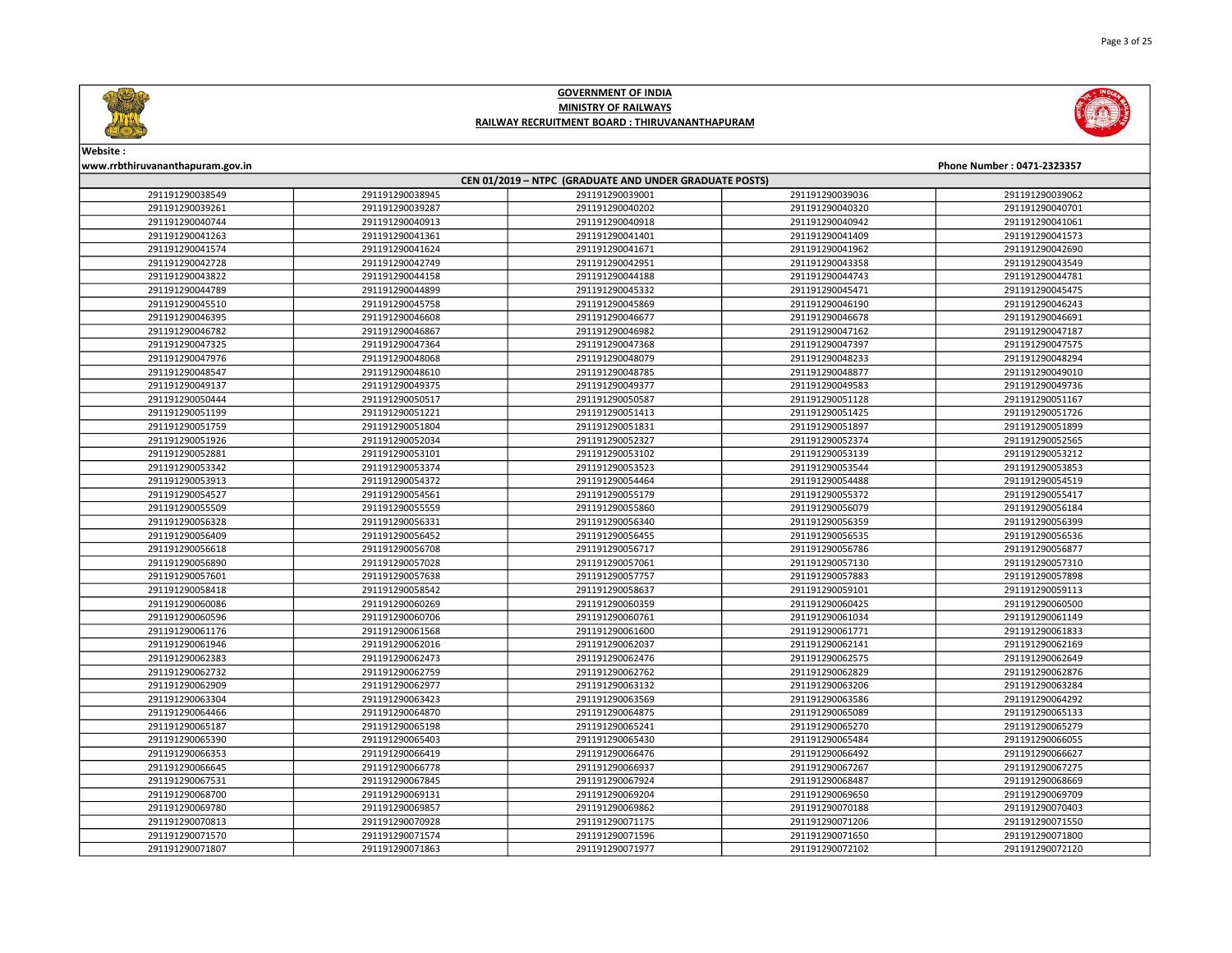



# Website :

|                 |                 | CEN 01/2019 - NTPC (GRADUATE AND UNDER GRADUATE POSTS) |                 |                 |
|-----------------|-----------------|--------------------------------------------------------|-----------------|-----------------|
| 291191290072182 | 291191290072353 | 291191290072491                                        | 291191290072644 | 291191290072796 |
| 291191290073095 | 291191290073118 | 291191290073210                                        | 291191290073418 | 291191290073481 |
| 291191290073496 | 291191290073519 | 291191290073578                                        | 291191290073637 | 291191290073647 |
| 291191290073674 | 291191290073772 | 291191290073970                                        | 291191290074355 | 291191290074362 |
| 291191290074377 | 291191290074388 | 291191290074444                                        | 291191290074599 | 291191290074697 |
| 291191290074765 | 291191290074779 | 291191290074896                                        | 291191290074951 | 291191290074983 |
| 291191290075069 | 291191290075222 | 291191290075336                                        | 291191290075347 | 291191290075348 |
| 291191290075579 | 291191290075605 | 291191290075697                                        | 291191290075734 | 291191290075758 |
| 291191290076319 | 291191290076345 | 291191290076534                                        | 291191290076541 | 291191290076542 |
| 291191290076632 | 291191290076745 | 291191290076800                                        | 291191290076939 | 291191290076976 |
| 291191290077007 | 291191290077051 | 291191290077085                                        | 291191290077205 | 291191290077254 |
| 291191290077827 | 291191290077951 | 291191290077999                                        | 291191290078006 | 291191290078045 |
| 291191290078174 | 291191290078363 | 291191290078367                                        | 291191290078629 | 291191290078756 |
| 291191290078829 | 291191290079014 | 291191290079020                                        | 291191290079290 | 291191290079480 |
| 291191290079489 | 291191290079574 | 291191290079757                                        | 291191290079795 | 291191290079836 |
| 291191290079875 | 291191290080184 | 291191290080367                                        | 291191290080526 | 291191290080610 |
| 291191290081226 | 291191290081433 | 291191290081440                                        | 291191290081443 | 291191290081480 |
| 291191290081523 | 291191290081545 | 291191290081578                                        | 291191290081604 | 291191290081625 |
| 291191290081833 | 291191290081907 | 291191290081963                                        | 291191290082004 | 291191290082132 |
| 291191290082208 | 291191290082243 | 291191290082768                                        | 291191290082790 | 291191290082793 |
| 291191290082796 | 291191290082876 | 291191290083058                                        | 291191290083096 | 291191290083156 |
| 291191290083379 | 291191290083794 | 291191290083834                                        | 291191290083893 | 291191290083980 |
| 291191290084020 | 291191290084023 | 291191290084033                                        | 291191290084034 | 291191290084044 |
| 291191290084090 | 291191290084195 | 291191290084266                                        | 291191290084270 | 291191290084285 |
| 291191290084380 | 291191290084555 | 291191290084915                                        | 291191290085048 | 291191290085117 |
| 291191290085136 | 291191290085155 | 291191290085350                                        | 291191290085451 | 291191290085477 |
| 291191290085484 | 291191290085623 | 291191290085699                                        | 291191290085812 | 291191290085819 |
| 291191290085928 | 291191290085963 | 291191290086008                                        | 291191290086104 | 291191290086129 |
| 291191290086347 | 291191290086390 | 291191290086524                                        | 291191290086788 | 291191290086905 |
| 291191290087119 | 291191290087122 | 291191290087140                                        | 291191290087296 | 291191290087337 |
| 291191290087499 | 291191290088331 | 291191290088951                                        | 291191290088973 | 291191290089153 |
| 291191290089220 | 291191290089397 | 291191290089542                                        | 291191290089564 | 291191290089611 |
| 291191290090062 | 291191290090401 | 291191290090567                                        | 291191290091083 | 291191290091119 |
| 291191290091140 | 291191290091383 | 291191290091505                                        | 291191290091528 | 291191290091639 |
| 291191290091722 | 291191290091877 | 291191290092447                                        | 291191290092458 | 291191290092560 |
| 291191290092580 | 291191290092641 | 291191290092655                                        | 291191290092663 | 291191290092891 |
| 291191290092921 | 291191290092964 | 291191290093082                                        | 291191290093141 | 291191290093146 |
| 291191290093359 | 291191290093526 | 291191290093567                                        | 291191290093575 | 291191290093592 |
| 291191290093955 | 291191290094140 | 291191290094168                                        | 291191290094182 | 291191290094192 |
| 291191290094248 | 291191290094435 | 291191290094647                                        | 291191290094659 | 291191290094728 |
| 291191290095025 | 291191290095041 | 291191290095065                                        | 291191290095146 | 291191290095151 |
| 291191290095177 | 291191290095414 | 291191290095445                                        | 291191290095508 | 291191290095555 |
| 291191290095667 | 291191290095708 | 291191290095915                                        | 291191290096195 | 291191290096271 |
| 291191290096466 | 291191290096566 | 291191290096588                                        | 291191290096671 | 291191290096749 |
| 291191290096767 | 291191290096900 | 291191290096973                                        | 291191290097001 | 291191290097094 |
| 291191290097914 | 291191290098089 | 291191290098539                                        | 291191290098550 | 291191290098676 |
| 291191290099263 | 291191290099567 | 291191290099730                                        | 291191290099787 | 291191290099926 |
| 291191290100121 | 291191290100251 | 291191290100291                                        | 291191290100370 | 291191290100534 |
| 291191290100539 | 291191290100606 | 291191290100608                                        | 291191290100987 | 291191290101009 |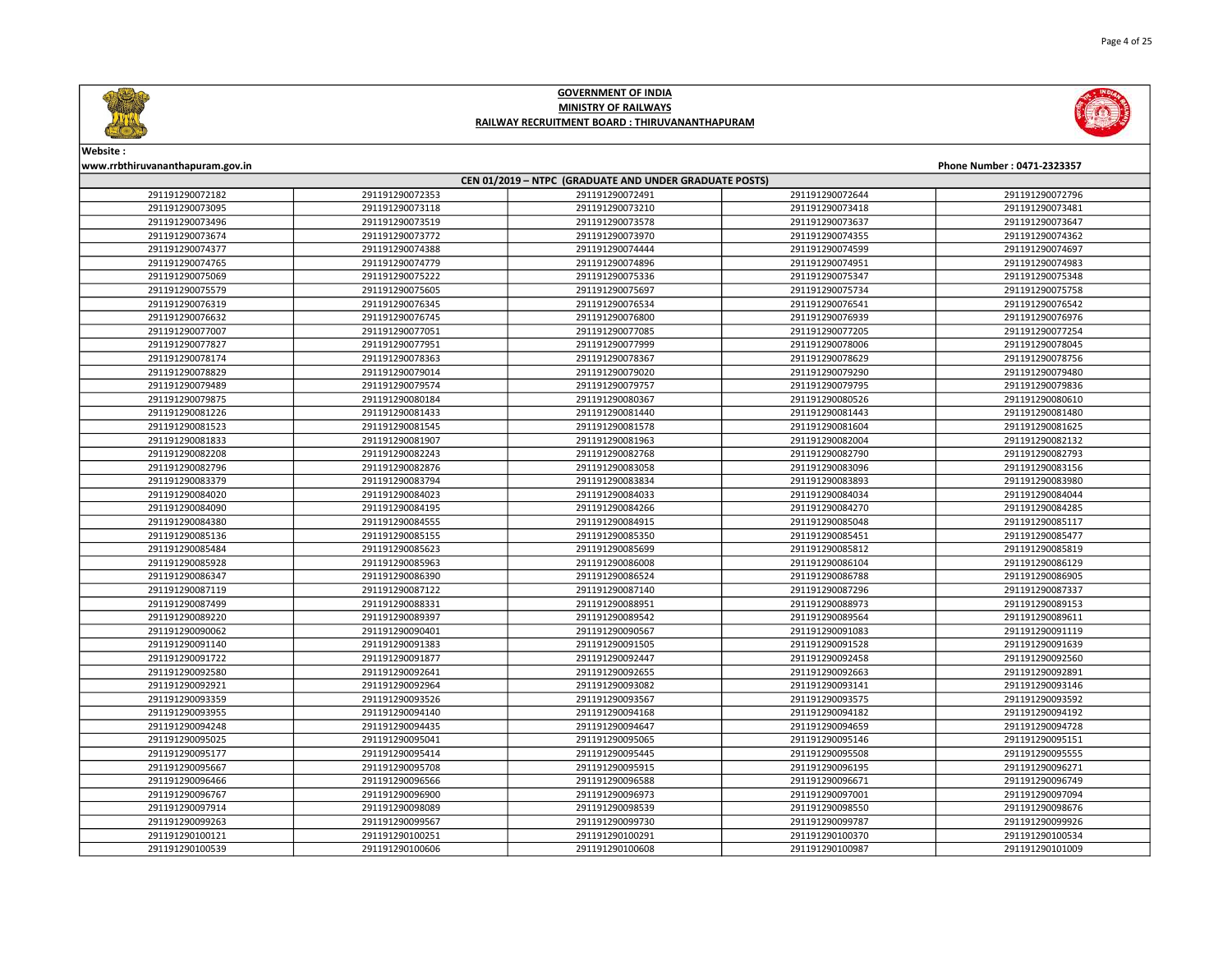





Website :

| CEN 01/2019 - NTPC (GRADUATE AND UNDER GRADUATE POSTS) |                 |                 |                 |                 |  |
|--------------------------------------------------------|-----------------|-----------------|-----------------|-----------------|--|
| 291191290101011                                        | 291191290101035 | 291191290101037 | 291191290101165 | 291191290101195 |  |
| 291191290101246                                        | 291191290101508 | 291191290101609 | 291191290101657 | 291191290101705 |  |
| 291191290101811                                        | 291191290101910 | 291191290101918 | 291191290101989 | 291191290102095 |  |
| 291191290102099                                        | 291191290102105 | 291191290102408 | 291191290102512 | 291191290102706 |  |
| 291191290102783                                        | 291191290102934 | 291191290102955 | 291191290103025 | 291191290103773 |  |
| 291191290104181                                        | 291191290104192 | 291191290104212 | 291191290104240 | 291191290104491 |  |
| 291191290104613                                        | 291191290104771 | 291191290104838 | 291191290104983 | 291191290104990 |  |
| 291191290104992                                        | 291191290105088 | 291191290105097 | 291191290105326 | 291191290105351 |  |
| 291191290105567                                        | 291191290105729 | 291191290105850 | 291191290106088 | 291191290106185 |  |
| 291191290106678                                        | 291191290106684 | 291191290106695 | 291191290106971 | 291191290106975 |  |
| 291191290107121                                        | 291191290107184 | 291191290107256 | 291191290107293 | 291191290107431 |  |
| 291191290107465                                        | 291191290107512 | 291191290107564 | 291191290107647 | 291191290107669 |  |
| 291191290107808                                        | 291191290107824 | 291191290107950 | 291191290108075 | 291191290108131 |  |
| 291191290108891                                        | 291191290109028 | 291191290109425 | 291191290109474 | 291191290109519 |  |
| 291191290109556                                        | 291191290109580 | 291191290109648 | 291191290109700 | 291191290109898 |  |
| 291191290109911                                        | 291191290110162 | 291191290110298 | 291191290110376 | 291191290110419 |  |
| 291191290110565                                        | 291191290110645 | 291191290110713 | 291191290110931 | 291191290110986 |  |
| 291191290111058                                        | 291191290111103 | 291191290111126 | 291191290111201 | 291191290111244 |  |
| 291191290111312                                        | 291191290111331 | 291191290111344 | 291191290111586 | 291191290111696 |  |
| 291191290112152                                        | 291191290112407 | 291191290112417 | 291191290113061 | 291191290113108 |  |
| 291191290113227                                        | 291191290113335 | 291191290113409 | 291191290113411 | 291191290113647 |  |
| 291191290113648                                        | 291191290113754 | 291191290113814 | 291191290114036 | 291191290114139 |  |
| 291191290114373                                        | 291191290114784 | 291191290114877 | 291191290115011 | 291191290115033 |  |
| 291191290115133                                        | 291191290115380 | 291191290115453 | 291191290115814 | 291191290115855 |  |
| 291191290115872                                        | 291191290115878 | 291191290116213 | 291191290116284 | 291191290116400 |  |
| 291191290116619                                        | 291191290116622 | 291191290116631 | 291191290116720 | 291191290116780 |  |
| 291191290116809                                        | 291191290116913 | 291191290116970 | 291191290117090 | 291191290117304 |  |
| 291191290117360                                        | 291191290117370 | 291191290117596 | 291191290117655 | 291191290117694 |  |
| 291191290117822                                        | 291191290117985 | 291191290118254 | 291191290118413 | 291191290118619 |  |
| 291191290118671                                        | 291191290118687 | 291191290118718 | 291191290119366 | 291191290119425 |  |
| 291191290119429                                        | 291191290119683 | 291191290119710 | 291191290119756 | 291191290119849 |  |
| 291191290119883                                        | 291191290119942 | 291191290119961 | 291191290119975 | 291191290120125 |  |
| 291191290120163                                        | 291191290120457 | 291191290120550 | 291191290120575 | 291191290120583 |  |
| 291191290120635                                        | 291191290121029 | 291191290121067 | 291191290121192 | 291191290121345 |  |
| 291191290121443                                        | 291191290121469 | 291191290121511 | 291191290121520 | 291191290121523 |  |
| 291191290121538                                        | 291191290121548 | 291191290121811 | 291191290122067 | 291191290122104 |  |
| 291191290122114                                        | 291191290122116 | 291191290122423 | 291191290122495 | 291191290122534 |  |
| 291191290122719                                        | 291191290122745 | 291191290122783 | 291191290123013 | 291191290123283 |  |
| 291191290123371                                        | 291191290123384 | 291191290123543 | 291191290123668 | 291191290123732 |  |
| 291191290123845                                        | 291191290123963 | 291191290124063 | 291191290124417 | 291191290124441 |  |
| 291191290124559                                        | 291191290124634 | 291191290124701 | 291191290124998 | 291191290125174 |  |
| 291191290125409                                        | 291191290125554 | 291191290125625 | 291191290125638 | 291191290125704 |  |
| 291191290125718                                        | 291191290125732 | 291191290125871 | 291191290126235 | 291191290126305 |  |
| 291191290126329                                        | 291191290126331 | 291191290126383 | 291191290126594 | 291191290126617 |  |
| 291191290126659                                        | 291191290126746 | 291191290126807 | 291191290127009 | 291191290127155 |  |
| 291191290127246                                        | 291191290127362 | 291191290127381 | 291191290127404 | 291191290127413 |  |
| 291191290127517                                        | 291191290127640 | 291191290128259 | 291191290128352 | 291191290128553 |  |
| 291191290128673                                        | 291191290128972 | 291191290129411 | 291191290129479 | 291191290129482 |  |
| 291191290129486                                        | 291191290129580 | 291191290130020 | 291191290130035 | 291191290130135 |  |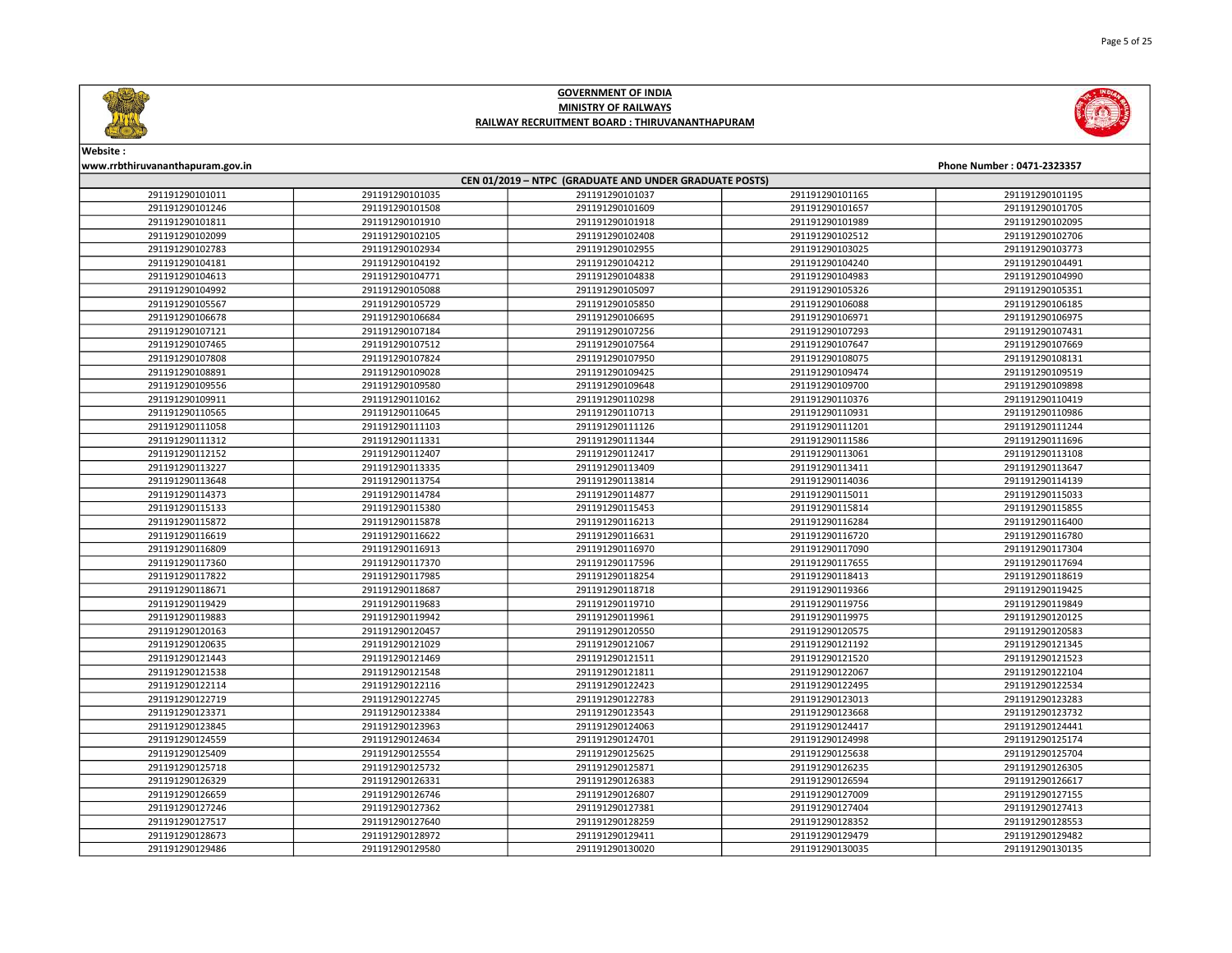

www.rrbthiruvananthapuram.gov.in Phone Number : 0471-2323357



Website :

### CEN 01/2019 – NTPC (GRADUATE AND UNDER GRADUATE POSTS) 291191290130551 291191290130954 291191290130955 291191290130977 291191290131102 291191290131104 291191290131203 291191290131255 291191290131367 291191290131641 291191290131725 291191290131759 291191290131932 291191290132044 291191290132227 291191290132287 291191290132479 291191290132533 291191290132798 291191290132902 291191290133188 291191290133396 291191290133556 291191290133665 291191290133731 291191290133976 291191290134243 291191290134244 291191290134759 291191290134962 291191290134975 291191290134977 291191290135246 291191290135273 291191290135439 291191290135729 291191290135907 291191290136001 291191290136042 291191290136116 291191290136198 291191290136258 291191290136295 291191290136415 291191290136501 291191290136528 291191290136551 291191290136610 291191290136799 291191290137047 291191290137070 291191290137290 291191290137574 291191290137632 291191290138098 291191290138254 291191290138268 291191290138275 291191290138283 291191290138290 291191290138519 291191290138620 291191290138842 291191290138901 291191290139426 291191290139494 291191290139497 291191290139508 291191290139846 291191290139902 291191290140026 291191290140028 291191290140104 291191290140131 291191290140210 291191290140230 291191290140545 291191290140687 291191290140884 291191290140969 291191290141374 291191290141514 291191290141678 291191290141713 291191290142035 291191290142236 291191290142248 291191290142323 291191290142584 291191290142744 291191290142811 291191290143012 291191290143155 291191290143190 291191290143194 291191290143393 291191290143498 291191290143499 291191290143540 291191290143550 291191290143746 291191290143769 291191290144355 291191290144468 291191290145046 291191290145166 291191290145207 291191290145221 291191290145783 291191290146079 291191290146096 291191290146368 291191290146738 291191290146891 291191290146896 291191290146982 291191290147161 291191290147171 291191290147188 291191290147212 291191290147513 291191290147799 291191290147819 291191290147883 291191290148000 291191290148260 291191290148359 291191290148404 291191290148690 291191290148818 291191290148888 291191290149259 291191290149539 291191290149618 291191290149631 291191290149791 291191290150053 291191290150061 291191290150165 291191290150602 291191290150742 291191290150814 291191290150822 291191290150872 291191290151083 291191290151085 291191290151092 291191290151156 291191290151386 291191290151607 291191290151623 291191290151675 291191290151805 291191290151969 291191290151989 291191290152024 291191290152417 291191290152444 291191290152605 291191290152651 291191290152945 291191290153043 291191290153092 291191290153184 291191290153465 291191290153543 291191290153703 291191290153959 291191290154554 291191290154669 291191290154751 291191290154776 291191290154828 291191290154897 291191290155084 291191290155111 291191290155451 291191290155521 291191290155703 291191290155751 291191290155925 291191290155998 291191290156030 291191290156258

 291191290156709 291191290157005 291191290157017 291191290157022 291191290157102 291191290157297 291191290157481 291191290157544 291191290157673 291191290157752 291191290157787 291191290157899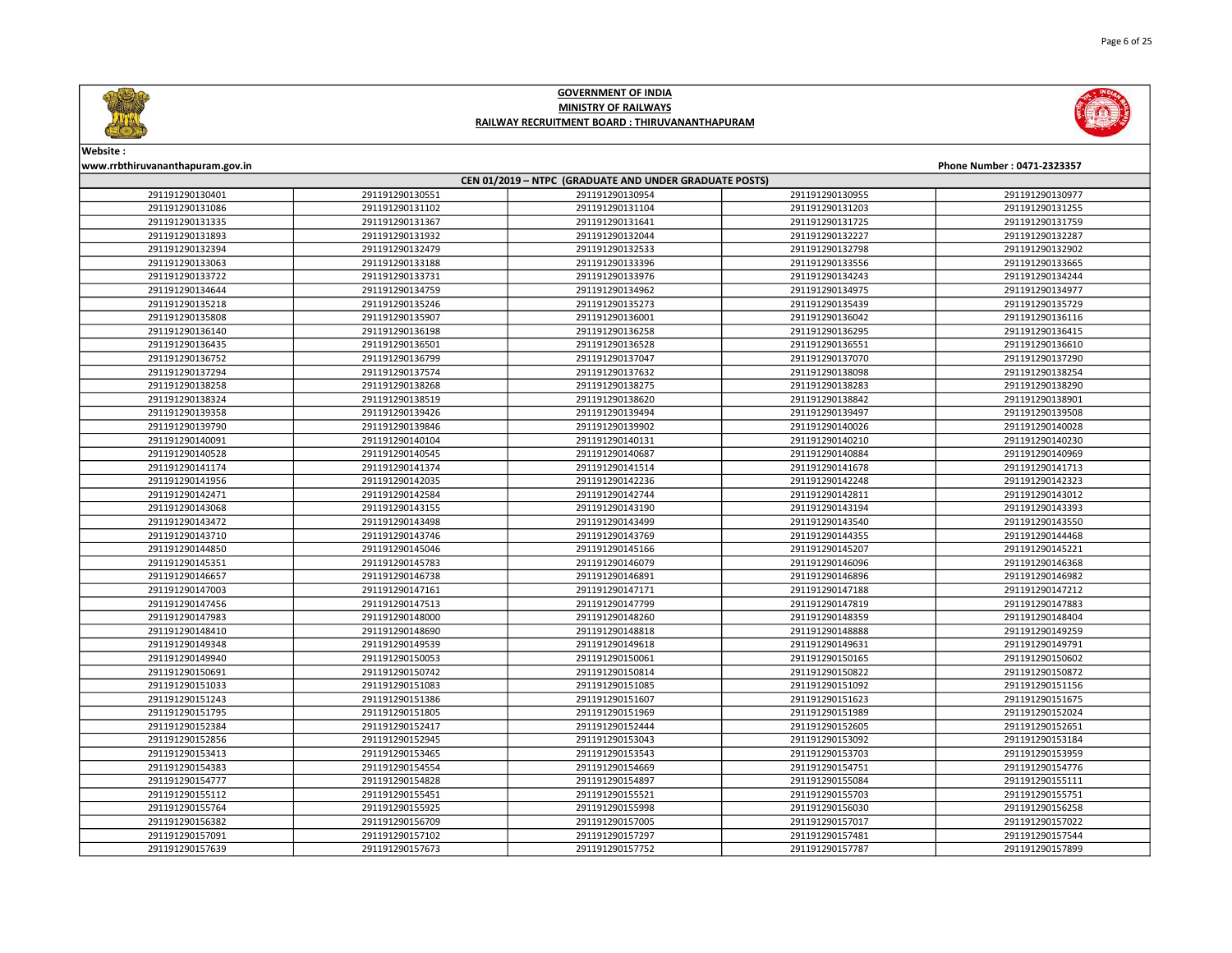



| CEN 01/2019 - NTPC (GRADUATE AND UNDER GRADUATE POSTS) |                 |                 |                 |                 |  |
|--------------------------------------------------------|-----------------|-----------------|-----------------|-----------------|--|
| 291191290157979                                        | 291191290158495 | 291191290158527 | 291191290158734 | 291191290158931 |  |
| 291191290158982                                        | 291191290159110 | 291191290159112 | 291191290159404 | 291191290159410 |  |
| 291191290159421                                        | 291191290159424 | 291191290159449 | 291191290159596 | 291191290159605 |  |
| 291191290159921                                        | 291191290159941 | 291191290160035 | 291191290160120 | 291191290160127 |  |
| 291191290160308                                        | 291191290160328 | 291191290160504 | 291191290160726 | 291191290161185 |  |
| 291191290161194                                        | 291191290161215 | 291191290161295 | 291191290161416 | 291191290161429 |  |
| 291191290161521                                        | 291191290161682 | 291191290161805 | 291191290162005 | 291191290162187 |  |
| 291191290162301                                        | 291191290162462 | 291191290162509 | 291191290162511 | 291191290162527 |  |
| 291191290162540                                        | 291191290162601 | 291191290162617 | 291191290162763 | 291191290162787 |  |
| 291191290162913                                        | 291191290162923 | 291191290163077 | 291191290163303 | 291191290163587 |  |
| 291191290163698                                        | 291191290163834 | 291191290164105 | 291191290164130 | 291191290164146 |  |
| 291191290164154                                        | 291191290164248 | 291191290164274 | 291191290164291 | 291191290164360 |  |
| 291191290164619                                        | 291191290164733 | 291191290164735 | 291191290164825 | 291191290164826 |  |
| 291191290164878                                        | 291191290165116 | 291191290165298 | 291191290165319 | 291191290165467 |  |
| 291191290165488                                        | 291191290165589 | 291191290165681 | 291191290166162 | 291191290166209 |  |
| 291191290166231                                        | 291191290166294 | 291191290166511 | 291191290166522 | 291191290166658 |  |
| 291191290166746                                        | 291191290166875 | 291191290166961 | 291191290166986 | 291191290171310 |  |
| 291191290171750                                        | 291191290172232 | 291191290172968 | 291191290173253 | 291191290176601 |  |
| 291191290178306                                        | 291191290179340 | 291191290179393 | 291191290179642 | 291191290180573 |  |
| 291191290181030                                        | 291191290181315 | 291191290181395 | 291191290181996 | 291191290182631 |  |
| 291191290182866                                        | 291191290182927 | 291191290182996 | 291191290184049 | 291191290184731 |  |
| 291191290184972                                        | 291191290184982 | 291191290185650 | 291191290186556 | 291191290187931 |  |
| 291191290188088                                        | 291191290188771 | 291191290188865 | 291191290189038 | 291191290189226 |  |
| 291191290189464                                        | 291191290190021 | 291191290190284 | 291191290192243 | 291191290193691 |  |
| 291191290195293                                        | 291191290196025 | 291191290196674 | 291191290197107 | 291191290197203 |  |
| 291191290197666                                        | 291191290198317 | 291191290200120 | 291191290200419 | 291191290200584 |  |
| 291191290201628                                        | 291191290201992 | 291191290202231 | 291191290203675 | 291191290204971 |  |
| 291191290205493                                        | 291191290205875 | 291191290207621 | 291191290207628 | 291191290208725 |  |
| 291191290209323                                        | 291191290209389 | 291191290209444 | 291191290209843 | 291191290210121 |  |
| 291191290211729                                        | 291191290211767 | 291191290211823 | 291191290212493 | 291191290212537 |  |
| 291191290213500                                        | 291191290213716 | 291191290213853 | 291191290215511 | 291191290215846 |  |
| 291191290216980                                        | 291191290216986 | 291191290217132 | 291191290217241 | 291191290217268 |  |
| 291191290217500                                        | 291191290219505 | 291191290219680 | 291191290220353 | 291191290220515 |  |
| 291191290220534                                        | 291191290220900 | 291191290221189 | 291191290221519 | 291191290221628 |  |
| 291191290222929                                        | 291191290222990 | 291191290224007 | 291191290224222 | 291191290224982 |  |
| 291191290225164                                        | 291191290225379 | 291191290225392 | 291191290225814 | 291191290226044 |  |
| 291191290226592                                        | 291191290226625 | 291191290226716 | 291191290228176 | 291191290228198 |  |
| 291191290228296                                        | 291191290228334 | 291191290228624 | 291191290229229 | 291191290229875 |  |
| 291191290230988                                        | 291191290231739 | 291191290232084 | 291191290234184 | 291191290234962 |  |
| 291191290234991                                        | 291191290235062 | 291191290235502 | 291191290236095 | 291191290236166 |  |
| 291191290236248                                        | 291191290237021 | 291191290240368 | 291191290240798 | 291191290240905 |  |
| 291191290241440                                        | 291191290241480 | 291191290241640 | 291191290241716 | 291191290241986 |  |
| 291191290241990                                        | 291191290242457 | 291191290242831 | 291191290244421 | 291191290244698 |  |
| 291191290245609                                        | 291191290245930 | 291191290246458 | 291191290248455 | 291191290249748 |  |
| 291191290249819                                        | 291191290249833 | 291191290251150 | 291191290252037 | 291191290252164 |  |
| 291191290252852                                        | 291191290254202 | 291191290254240 | 291191290254578 | 291191290255198 |  |
| 291191290256460                                        | 291191290256931 | 291191290256966 | 291191290257244 | 291191290257398 |  |
| 291191290257484                                        | 291191290257853 | 291191290258251 | 291191290259285 | 291191290259656 |  |
| 291191290259821                                        | 291191290260334 | 291191290260564 | 291191290261310 | 291191290261371 |  |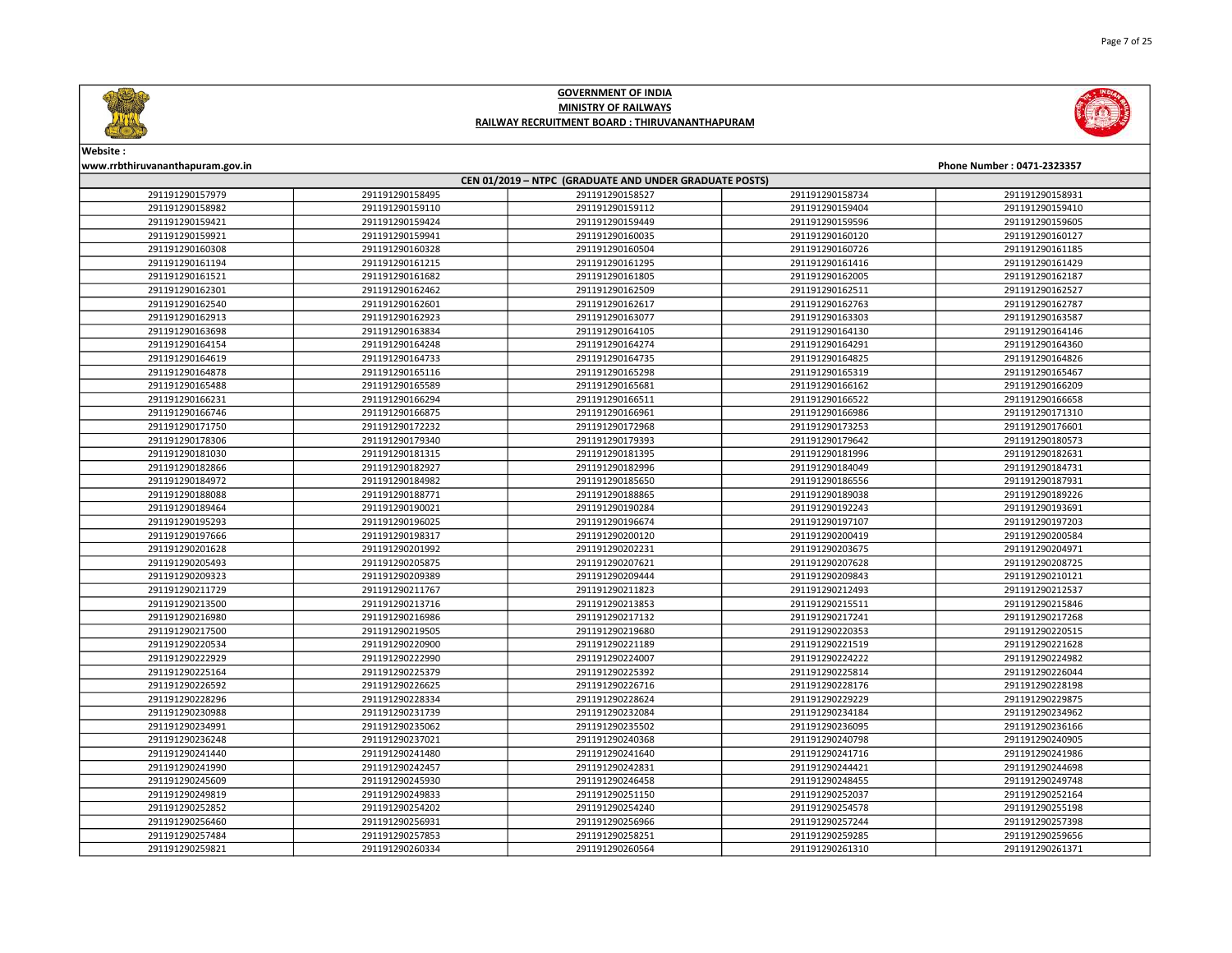

Page 8 of 25

# GOVERNMENT OF INDIA MINISTRY OF RAILWAYS RAILWAY RECRUITMENT BOARD : THIRUVANANTHAPURAM



| CEN 01/2019 - NTPC (GRADUATE AND UNDER GRADUATE POSTS) |                 |                 |                 |                 |  |
|--------------------------------------------------------|-----------------|-----------------|-----------------|-----------------|--|
| 291191290262072                                        | 291191290262363 | 291191290262742 | 291191290262998 | 291191290264143 |  |
| 291191290264159                                        | 291191290264163 | 291191290264452 | 291191290264770 | 291191290265289 |  |
| 291191290265302                                        | 291191290265825 | 291191290266718 | 291191290268150 | 291191290268567 |  |
| 291191290270626                                        | 291191290270726 | 291191290271781 | 291191290271851 | 291191290271891 |  |
| 291191290271930                                        | 291191290272257 | 291191290272931 | 291191290272999 | 291191290273625 |  |
| 291191290273771                                        | 291191290273787 | 291191290273956 | 291191290274093 | 291191290274699 |  |
| 291191290275691                                        | 291191290277110 | 291191290277218 | 291191310243676 | 291192110037805 |  |
| 291192120032245                                        | 291192120042154 | 291192120042254 | 291192120043254 | 291192120045105 |  |
| 291192120055788                                        | 291192120064251 | 291192120064528 | 291192120066736 | 291192120066840 |  |
| 291192120068354                                        | 291192120068766 | 291192120068816 | 291192120069905 | 291192120071718 |  |
| 291192120071726                                        | 291192120071983 | 291192120072459 | 291192120074920 | 291192120076410 |  |
| 291192120077971                                        | 291192120079136 | 291192120079783 | 291192120080724 | 291192120080830 |  |
| 291192120084122                                        | 291192120086181 | 291192120094236 | 291192120098874 | 291192120100954 |  |
| 291192120105145                                        | 291192120106756 | 291192120110516 | 291192120111424 | 291192120114243 |  |
| 291192120115071                                        | 291192120116745 | 291192120117393 | 291192120119409 | 291192120119497 |  |
| 291192120119500                                        | 291192120126048 | 291192120130185 | 291192120130236 | 291192120133960 |  |
| 291192120135035                                        | 291192120135119 | 291192120135283 | 291192120135480 | 291192120137836 |  |
| 291192120139843                                        | 291192120144070 | 291192120144756 | 291192120145518 | 291192120145701 |  |
| 291192120146098                                        | 291192120146327 | 291192120146911 | 291192120149828 | 291192120150001 |  |
| 291192120150021                                        | 291192120150030 | 291192120150379 | 291192120150424 | 291192120154657 |  |
| 291192120155092                                        | 291192120155291 | 291192120156077 | 291192120156401 | 291192120158258 |  |
| 291192120160142                                        | 291192120160601 | 291192120162856 | 291192120163144 | 291192120163433 |  |
| 291192120163811                                        | 291192120173716 | 291192120174368 | 291192130031261 | 291192130035094 |  |
| 291192130058165                                        | 291192130067646 | 291192130068820 | 291192130077237 | 291192130100772 |  |
| 291192130119680                                        | 291192130126283 | 291192130127831 | 291192130127997 | 291192130138388 |  |
| 291192130140594                                        | 291192130147635 | 291192130150288 | 291192130219221 | 291192130234262 |  |
| 291192130262157                                        | 291192140030889 | 291192140031334 | 291192140031998 | 291192140032631 |  |
| 291192140032854                                        | 291192140039120 | 291192140040630 | 291192140040790 | 291192140044874 |  |
| 291192140045935                                        | 291192140056758 | 291192140066644 | 291192140072625 | 291192140083430 |  |
| 291192140088018                                        | 291192140091234 | 291192140094373 | 291192140129655 | 291192150040083 |  |
| 291192150045266                                        | 291192150072006 | 291192150090391 | 291192150117839 | 291192150147237 |  |
| 291192150147610                                        | 291192150162624 | 291192150183260 | 291192160014498 | 291192160022442 |  |
| 291192160024269                                        | 291192160029274 | 291192160109583 | 291192160130046 | 291192160158279 |  |
| 291192170010922                                        | 291192170031853 | 291192170034014 | 291192170039189 | 291192170042598 |  |
| 291192170045572                                        | 291192170053244 | 291192170066561 | 291192170068793 | 291192170069175 |  |
| 291192170071123                                        | 291192170071703 | 291192170072004 | 291192170075238 | 291192170076768 |  |
| 291192170077231                                        | 291192170090516 | 291192170095901 | 291192170099877 | 291192170100743 |  |
| 291192170105143                                        | 291192170105257 | 291192170105983 | 291192170106884 | 291192170107757 |  |
| 291192170113948                                        | 291192170114277 | 291192170116180 | 291192170116781 | 291192170122884 |  |
| 291192170126034                                        | 291192170126928 | 291192170128124 | 291192170130689 | 291192170130707 |  |
| 291192170130964                                        | 291192170134669 | 291192170135620 | 291192170141617 | 291192170142942 |  |
| 291192170144305                                        | 291192170147074 | 291192170149554 | 291192170149555 | 291192170149813 |  |
| 291192170153986                                        | 291192170154599 | 291192170154926 | 291192170155215 | 291192170159061 |  |
| 291192170160828                                        | 291192170162944 | 291192170163342 | 291192170163666 | 291192170176386 |  |
| 291192170199246                                        | 291192170236927 | 291192180006609 | 291192180007080 | 291192180008204 |  |
| 291192180011146                                        | 291192180012234 | 291192180012413 | 291192180013290 | 291192180013910 |  |
| 291192180014219                                        | 291192180014426 | 291192180014718 | 291192180015069 | 291192180015338 |  |
| 291192180015755                                        | 291192180015879 | 291192180017361 | 291192180018181 | 291192180018813 |  |
| 291192180021190                                        | 291192180022133 | 291192180022379 | 291192180024244 | 291192180025818 |  |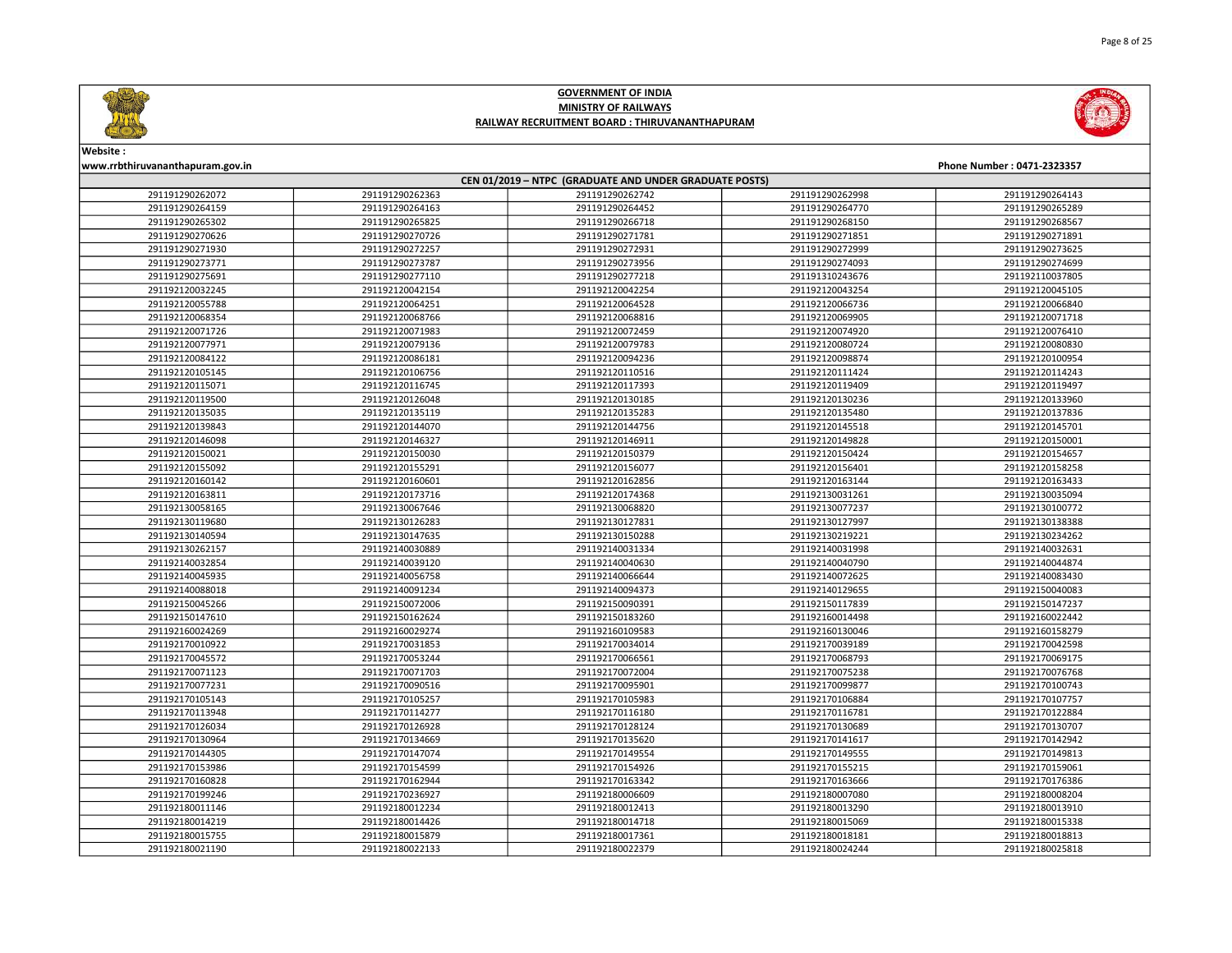





Website :

| CEN 01/2019 - NTPC (GRADUATE AND UNDER GRADUATE POSTS) |                 |                 |                 |                 |  |
|--------------------------------------------------------|-----------------|-----------------|-----------------|-----------------|--|
| 291192180026120                                        | 291192180026391 | 291192180026545 | 291192180026975 | 291192180027225 |  |
| 291192180029047                                        | 291192180029826 | 291192180038757 | 291192180045885 | 291192180051816 |  |
| 291192180052285                                        | 291192180071938 | 291192180072078 | 291192180083249 | 291192180083826 |  |
| 291192180086146                                        | 291192180089918 | 291192180092824 | 291192180126685 | 291192180187434 |  |
| 291192190034819                                        | 291192190054659 | 291192190064002 | 291192190066318 | 291192190080037 |  |
| 291192190101375                                        | 291192190106963 | 291192190123987 | 291192190147860 | 291192190157117 |  |
| 291192190158898                                        | 291192190162026 | 291192190165889 | 291192190195854 | 291192190199692 |  |
| 291192190222232                                        | 291192210028004 | 291192220043307 | 291192220047786 | 291192220066359 |  |
| 291192220103981                                        | 291192220114200 | 291192220129985 | 291192220140459 | 291192220141595 |  |
| 291192220152498                                        | 291192220154881 | 291192220163043 | 291192220163785 | 291192220250248 |  |
| 291192230037521                                        | 291192240045694 | 291192240046029 | 291192250265590 | 291192260036072 |  |
| 291192260090381                                        | 291192260130806 | 291192260132776 | 291192260147048 | 291192260156522 |  |
| 291192260165004                                        | 291192260210943 | 291192260220870 | 291192260227684 | 291192260229566 |  |
| 291192270037065                                        | 291192270102866 | 291192270113909 | 291192270119469 | 291192270126970 |  |
| 291192270163876                                        | 291192270171001 | 291192270175441 | 291192270198379 | 291192270252247 |  |
| 291192270253632                                        | 291192270274155 | 291192270274494 | 291192280007314 | 291192280007462 |  |
| 291192280039731                                        | 291192280049716 | 291192280053802 | 291192280057655 | 291192280072454 |  |
| 291192280073433                                        | 291192280079727 | 291192290000330 | 291192290000385 | 291192290000480 |  |
| 291192290000777                                        | 291192290001367 | 291192290001379 | 291192290001431 | 291192290001570 |  |
| 291192290001623                                        | 291192290001665 | 291192290001706 | 291192290001788 | 291192290002030 |  |
| 291192290002057                                        | 291192290002329 | 291192290002442 | 291192290002785 | 291192290002869 |  |
| 291192290002921                                        | 291192290002922 | 291192290003143 | 291192290003229 | 291192290003292 |  |
| 291192290003401                                        | 291192290004205 | 291192290004299 | 291192290004316 | 291192290004419 |  |
| 291192290004565                                        | 291192290004792 | 291192290004800 | 291192290004859 | 291192290004941 |  |
| 291192290005320                                        | 291192290005380 | 291192290005394 | 291192290005623 | 291192290005636 |  |
| 291192290005665                                        | 291192290006069 | 291192290006206 | 291192290006316 | 291192290006319 |  |
| 291192290006377                                        | 291192290006518 | 291192290006658 | 291192290006716 | 291192290006973 |  |
| 291192290006977                                        | 291192290007021 | 291192290007062 | 291192290007807 | 291192290007858 |  |
| 291192290007940                                        | 291192290008031 | 291192290008146 | 291192290008166 | 291192290008227 |  |
| 291192290008286                                        | 291192290008328 | 291192290008331 | 291192290008338 | 291192290008611 |  |
| 291192290008623                                        | 291192290008631 | 291192290008770 | 291192290008991 | 291192290009000 |  |
| 291192290009055                                        | 291192290009072 | 291192290009120 | 291192290009304 | 291192290009320 |  |
| 291192290009619                                        | 291192290009657 | 291192290010020 | 291192290010038 | 291192290010154 |  |
| 291192290010263                                        | 291192290010317 | 291192290010352 | 291192290010567 | 291192290010591 |  |
| 291192290010833                                        | 291192290011004 | 291192290011134 | 291192290011195 | 291192290011216 |  |
| 291192290011286                                        | 291192290011371 | 291192290011492 | 291192290011564 | 291192290011642 |  |
| 291192290011915                                        | 291192290012132 | 291192290012229 | 291192290012253 | 291192290012335 |  |
| 291192290012341                                        | 291192290012373 | 291192290012424 | 291192290012430 | 291192290012434 |  |
| 291192290012449                                        | 291192290012570 | 291192290012755 | 291192290012760 | 291192290012829 |  |
| 291192290012942                                        | 291192290012952 | 291192290013175 | 291192290013198 | 291192290013258 |  |
| 291192290013389                                        | 291192290013398 | 291192290013573 | 291192290013590 | 291192290013679 |  |
| 291192290013726                                        | 291192290014032 | 291192290014047 | 291192290014065 | 291192290014105 |  |
| 291192290014158                                        | 291192290014260 | 291192290014373 | 291192290014415 | 291192290014417 |  |
| 291192290014437                                        | 291192290014522 | 291192290014724 | 291192290014830 | 291192290014919 |  |
| 291192290014982                                        | 291192290015016 | 291192290015068 | 291192290015285 | 291192290015329 |  |
| 291192290015447                                        | 291192290015454 | 291192290015636 | 291192290015846 | 291192290015884 |  |
| 291192290015923                                        | 291192290015941 | 291192290016324 | 291192290016654 | 291192290016672 |  |
| 291192290016973                                        | 291192290017090 | 291192290017091 | 291192290017290 | 291192290017489 |  |
| 291192290017495                                        | 291192290017529 | 291192290017560 | 291192290017781 | 291192290018136 |  |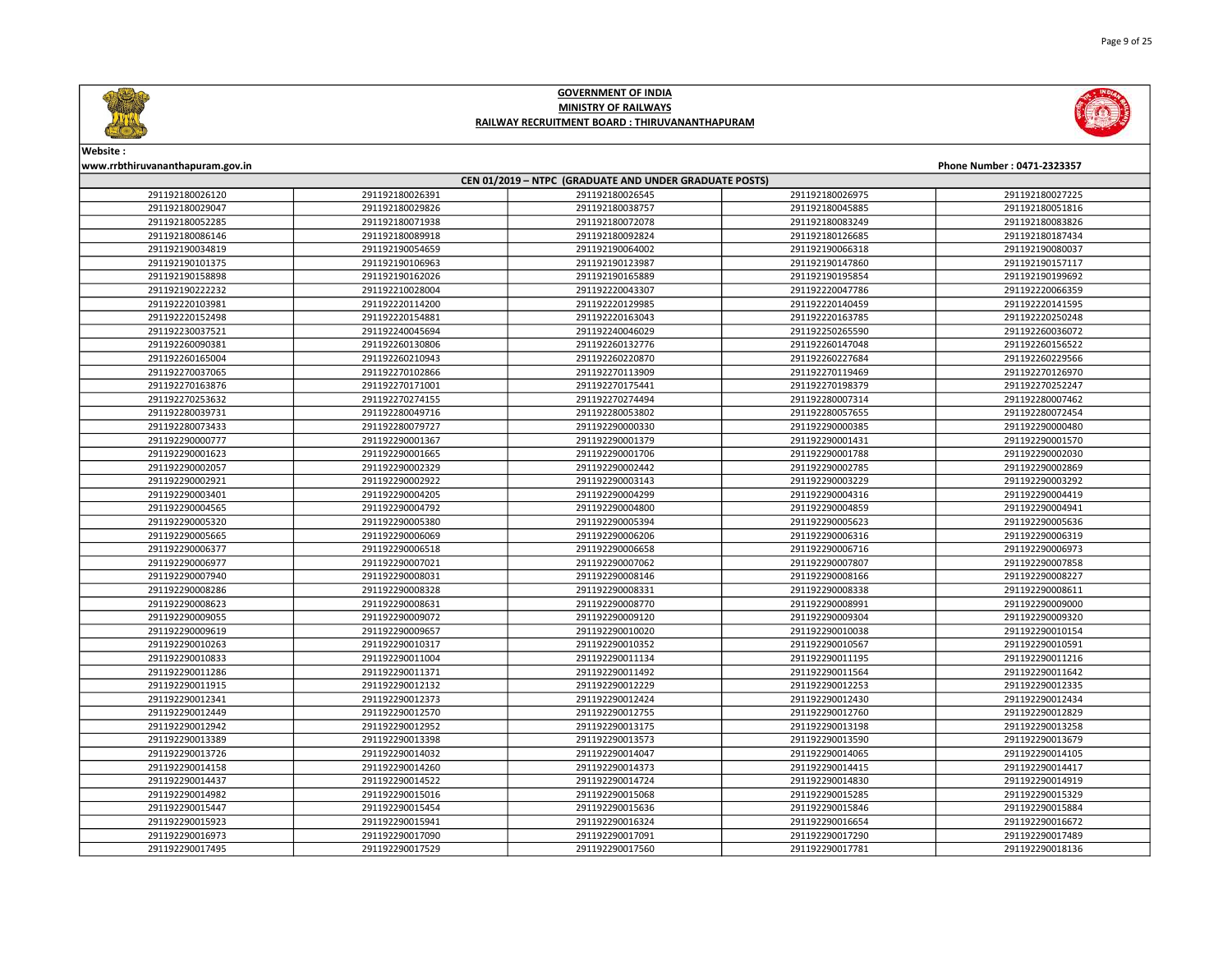



Website :

### www.rrbthiruvananthapuram.gov.in Phone Number : 0471-2323357 CEN 01/2019 – NTPC (GRADUATE AND UNDER GRADUATE POSTS) 291192290018239 291192290018334 291192290018338 291192290018484 291192290018570 291192290018679 291192290018772 291192290018791 291192290019095 291192290019114 291192290019790 291192290019835 291192290020177 291192290020226 291192290020291 291192290020345 291192290020474 291192290020475 291192290020519 291192290020568 291192290020733 291192290020757 291192290020779 291192290020798 291192290020974 291192290021260 291192290021287 291192290021297 291192290021908 291192290021913 291192290022086 291192290022096 291192290022198 291192290022314 291192290022388 291192290022402 291192290022582 291192290022607 291192290022861 291192290022889 291192290023290 291192290023291 291192290023363 291192290023417 291192290023504 291192290023634 291192290023707 291192290023785 291192290023955 291192290024167 291192290024271 291192290024339 291192290024451 291192290024461 291192290024466 291192290024516 291192290024797 291192290024798 291192290024941 291192290024944 291192290024978 291192290025018 291192290025049 291192290025064 291192290025169 291192290025294 291192290025385 291192290025459 291192290025522 291192290025560 291192290026231 291192290026341 291192290026667 291192290026687 291192290026690 291192290026757 291192290026931 291192290026956 291192290026973 291192290027002 291192290027210 291192290027480 291192290027956 291192290028029 291192290028398 291192290028402 291192290028597 291192290028695 291192290028784 291192290028882 291192290028950 291192290029231 291192290029291 291192290029299 291192290029358 291192290029418 291192290029499 291192290029515 291192290029612 291192290029622 291192290029861 291192290029911 291192290030083 291192290030124 291192290030378 291192290030387 291192290030413 291192290030529 291192290030643 291192290031274 291192290031329 291192290031619 291192290032202 291192290032260 291192290032287 291192290032708 291192290033010 291192290033065 291192290033517 291192290033601 291192290033760 291192290034164 291192290034862 291192290036517 291192290036685 291192290036929 291192290037829 291192290038020 291192290039024 291192290039276 291192290039312 291192290039571 291192290042542 291192290042688 291192290044505 291192290045250 291192290045828 291192290046068 291192290046151 291192290046676 291192290047356 291192290048049 291192290049345 291192290049865 291192290051238 291192290051435 291192290052298 291192290052511 291192290052943 291192290053371 291192290053681 291192290053944 291192290054934 291192290055058 291192290056670 291192290056700 291192290057096 291192290057226 291192290057475 291192290057670 291192290058389 291192290058794 291192290059430 291192290060291 291192290063295 291192290063390 291192290063990 291192290064579 291192290065225 291192290065462 291192290065506 291192290065622 291192290066460 291192290066517 291192290066842 291192290066874

 291192290067289 291192290067890 291192290069912 291192290070137 291192290071093 291192290071249 291192290071915 291192290072039 291192290072831 291192290074806 291192290074822 291192290075449 291192290076320 291192290076563 291192290076958 291192290077111 291192290077821 291192290078422 291192290079775 291192290080003

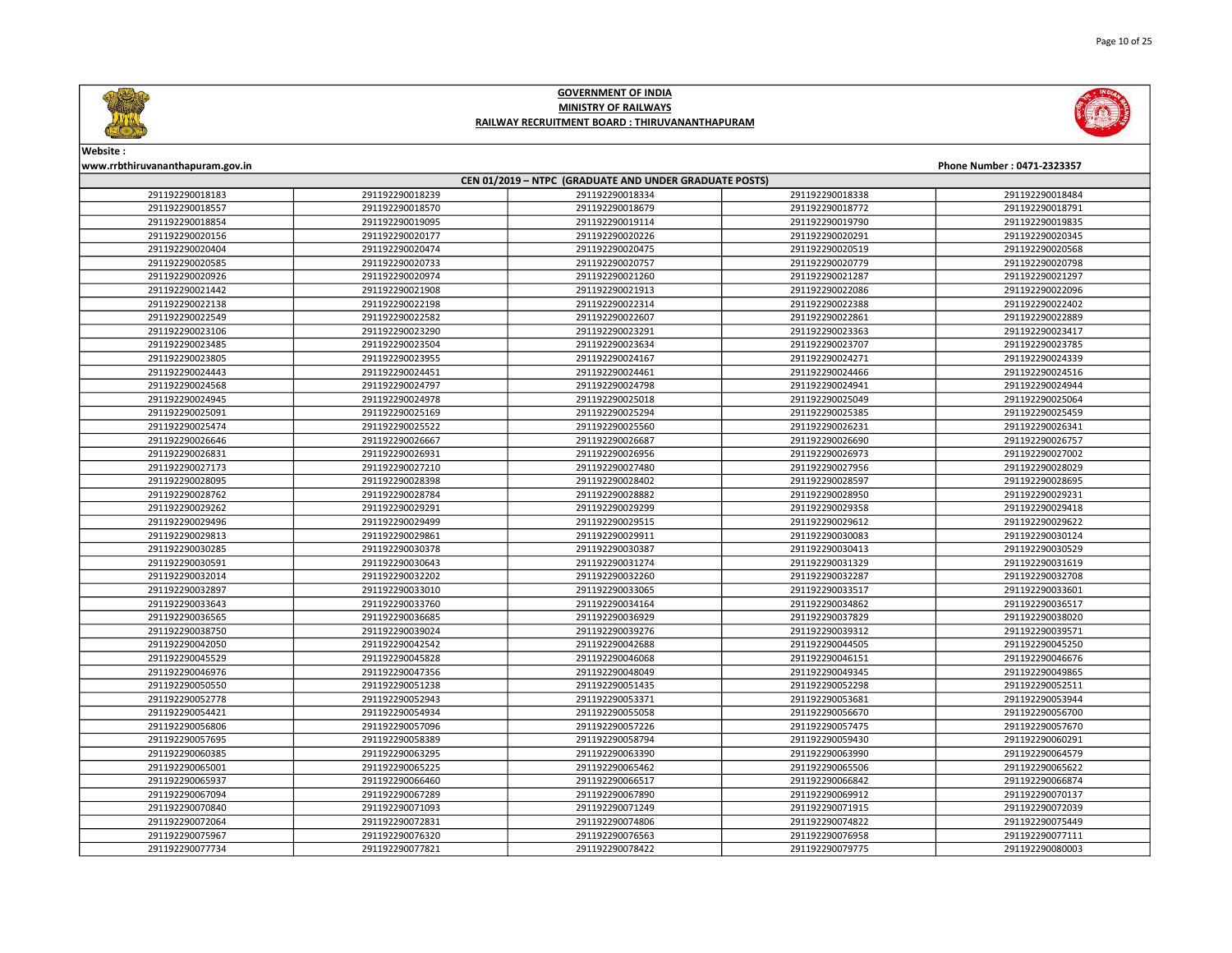





# Website :

| CEN 01/2019 - NTPC (GRADUATE AND UNDER GRADUATE POSTS) |                 |                 |                 |                 |  |
|--------------------------------------------------------|-----------------|-----------------|-----------------|-----------------|--|
| 291192290080057                                        | 291192290080113 | 291192290080224 | 291192290081357 | 291192290081571 |  |
| 291192290081664                                        | 291192290081837 | 291192290081847 | 291192290082027 | 291192290082066 |  |
| 291192290082994                                        | 291192290083370 | 291192290083628 | 291192290085163 | 291192290086370 |  |
| 291192290086892                                        | 291192290086999 | 291192290087116 | 291192290088311 | 291192290088374 |  |
| 291192290088679                                        | 291192290089124 | 291192290089587 | 291192290089942 | 291192290090695 |  |
| 291192290090861                                        | 291192290090952 | 291192290091250 | 291192290091543 | 291192290092718 |  |
| 291192290092805                                        | 291192290093065 | 291192290093137 | 291192290093917 | 291192290095428 |  |
| 291192290095799                                        | 291192290095935 | 291192290096220 | 291192290097212 | 291192290097553 |  |
| 291192290097887                                        | 291192290098035 | 291192290098318 | 291192290099034 | 291192290099170 |  |
| 291192290099440                                        | 291192290099559 | 291192290099800 | 291192290099801 | 291192290100154 |  |
| 291192290100161                                        | 291192290101492 | 291192290101505 | 291192290101561 | 291192290102171 |  |
| 291192290102269                                        | 291192290102378 | 291192290102699 | 291192290103481 | 291192290103497 |  |
| 291192290103696                                        | 291192290103700 | 291192290103722 | 291192290103731 | 291192290104281 |  |
| 291192290104850                                        | 291192290105355 | 291192290105381 | 291192290105652 | 291192290105671 |  |
| 291192290105781                                        | 291192290106170 | 291192290106208 | 291192290106229 | 291192290106372 |  |
| 291192290106388                                        | 291192290106480 | 291192290106485 | 291192290106511 | 291192290106566 |  |
| 291192290106578                                        | 291192290106618 | 291192290106638 | 291192290106763 | 291192290106765 |  |
| 291192290106804                                        | 291192290107024 | 291192290107342 | 291192290107904 | 291192290108121 |  |
| 291192290108170                                        | 291192290108208 | 291192290108259 | 291192290108272 | 291192290108572 |  |
| 291192290108638                                        | 291192290109065 | 291192290109248 | 291192290109548 | 291192290109971 |  |
| 291192290110254                                        | 291192290110746 | 291192290110847 | 291192290110874 | 291192290110921 |  |
| 291192290111123                                        | 291192290111260 | 291192290112060 | 291192290112211 | 291192290113199 |  |
| 291192290113281                                        | 291192290113496 | 291192290113529 | 291192290113558 | 291192290113971 |  |
| 291192290114260                                        | 291192290114480 | 291192290114562 | 291192290114812 | 291192290114961 |  |
| 291192290115251                                        | 291192290115259 | 291192290115431 | 291192290115928 | 291192290116234 |  |
| 291192290116268                                        | 291192290116751 | 291192290117744 | 291192290117785 | 291192290117805 |  |
| 291192290117975                                        | 291192290118089 | 291192290118407 | 291192290118470 | 291192290118511 |  |
| 291192290118650                                        | 291192290118652 | 291192290118699 | 291192290118724 | 291192290119074 |  |
| 291192290119186                                        | 291192290119233 | 291192290119694 | 291192290119715 | 291192290119745 |  |
| 291192290119899                                        | 291192290119908 | 291192290120024 | 291192290120165 | 291192290120240 |  |
| 291192290120485                                        | 291192290120595 | 291192290121158 | 291192290121722 | 291192290121849 |  |
| 291192290121947                                        | 291192290121969 | 291192290122056 | 291192290122140 | 291192290122183 |  |
| 291192290122344                                        | 291192290123846 | 291192290123850 | 291192290123886 | 291192290123890 |  |
| 291192290124254                                        | 291192290124258 | 291192290124383 | 291192290124802 | 291192290124893 |  |
| 291192290126418                                        | 291192290126446 | 291192290126526 | 291192290126542 | 291192290126709 |  |
| 291192290126859                                        | 291192290126877 | 291192290127004 | 291192290127208 | 291192290127252 |  |
| 291192290127556                                        | 291192290127572 | 291192290127777 | 291192290127818 | 291192290127828 |  |
| 291192290128152                                        | 291192290128169 | 291192290128210 | 291192290128455 | 291192290128466 |  |
| 291192290128506                                        | 291192290128552 | 291192290128641 | 291192290128693 | 291192290128864 |  |
| 291192290129346                                        | 291192290129423 | 291192290129464 | 291192290129504 | 291192290129566 |  |
| 291192290129594                                        | 291192290129632 | 291192290130336 | 291192290130637 | 291192290130897 |  |
| 291192290131013                                        | 291192290131109 | 291192290131250 | 291192290131268 | 291192290131273 |  |
| 291192290131602                                        | 291192290131604 | 291192290131723 | 291192290132341 | 291192290132565 |  |
| 291192290133065                                        | 291192290133275 | 291192290133312 | 291192290134105 | 291192290134246 |  |
| 291192290134883                                        | 291192290135266 | 291192290135529 | 291192290135622 | 291192290136286 |  |
| 291192290136481                                        | 291192290136483 | 291192290136518 | 291192290136756 | 291192290136989 |  |
| 291192290137019                                        | 291192290137160 | 291192290137329 | 291192290137405 | 291192290138151 |  |
| 291192290138422                                        | 291192290138580 | 291192290138793 | 291192290138918 | 291192290139034 |  |
| 291192290139094                                        | 291192290139704 | 291192290140744 | 291192290140843 | 291192290140915 |  |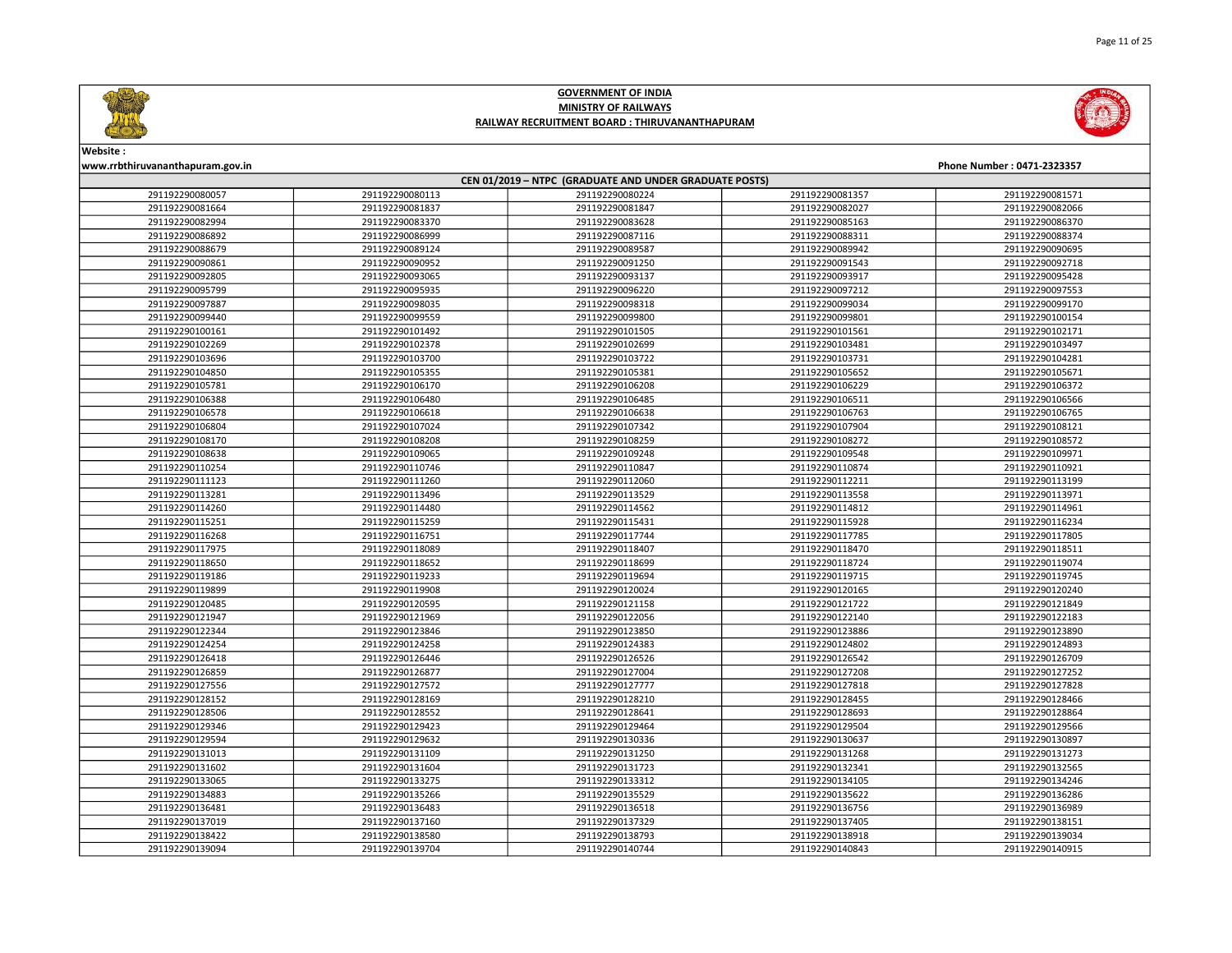



| CEN 01/2019 - NTPC (GRADUATE AND UNDER GRADUATE POSTS) |                 |                 |                 |                 |  |
|--------------------------------------------------------|-----------------|-----------------|-----------------|-----------------|--|
| 291192290141442                                        | 291192290141522 | 291192290141715 | 291192290141732 | 291192290141781 |  |
| 291192290141844                                        | 291192290141876 | 291192290142129 | 291192290142160 | 291192290142454 |  |
| 291192290142618                                        | 291192290142813 | 291192290142833 | 291192290143319 | 291192290143555 |  |
| 291192290143607                                        | 291192290143720 | 291192290143731 | 291192290145133 | 291192290145375 |  |
| 291192290145378                                        | 291192290145397 | 291192290145402 | 291192290145700 | 291192290146610 |  |
| 291192290147225                                        | 291192290148121 | 291192290148524 | 291192290149389 | 291192290149654 |  |
| 291192290150199                                        | 291192290150700 | 291192290150765 | 291192290150913 | 291192290151250 |  |
| 291192290151430                                        | 291192290151634 | 291192290151843 | 291192290151901 | 291192290152393 |  |
| 291192290152561                                        | 291192290152965 | 291192290153854 | 291192290154030 | 291192290154538 |  |
| 291192290154688                                        | 291192290155389 | 291192290155629 | 291192290155815 | 291192290155883 |  |
| 291192290155976                                        | 291192290156122 | 291192290156150 | 291192290156254 | 291192290156413 |  |
| 291192290156518                                        | 291192290156558 | 291192290156781 | 291192290156800 | 291192290157125 |  |
| 291192290157186                                        | 291192290157743 | 291192290157933 | 291192290157935 | 291192290158358 |  |
| 291192290158579                                        | 291192290158679 | 291192290158713 | 291192290158723 | 291192290158805 |  |
| 291192290158912                                        | 291192290159220 | 291192290159340 | 291192290159371 | 291192290159528 |  |
| 291192290159684                                        | 291192290160047 | 291192290160440 | 291192290160474 | 291192290160526 |  |
| 291192290160542                                        | 291192290160615 | 291192290160811 | 291192290160933 | 291192290161016 |  |
| 291192290161134                                        | 291192290161201 | 291192290161589 | 291192290161809 | 291192290162152 |  |
| 291192290163022                                        | 291192290163383 | 291192290163502 | 291192290164298 | 291192290164308 |  |
| 291192290164469                                        | 291192290164601 | 291192290164655 | 291192290164819 | 291192290164865 |  |
| 291192290164995                                        | 291192290165309 | 291192290165370 | 291192290165386 | 291192290165540 |  |
| 291192290166079                                        | 291192290166088 | 291192290166174 | 291192290166579 | 291192290166812 |  |
| 291192290166882                                        | 291192290166935 | 291192290167457 | 291192290179456 | 291192290186021 |  |
| 291192290208412                                        | 291192290220012 | 291192290227216 | 291192290234981 | 291192290241276 |  |
| 291192290242480                                        | 291192290251306 | 291192290251867 | 291192290253741 | 291192290258919 |  |
| 291192290263045                                        | 291192290265973 | 291192290266467 | 291192290266507 | 291192290267839 |  |
| 291192290269530                                        | 291192290270106 | 291192290271452 | 291192290271729 | 291192290272476 |  |
| 291192300124264                                        | 291192300128842 | 291192300171091 | 291192300175658 | 291193110007566 |  |
| 291193120031078                                        | 291193120032547 | 291193120034329 | 291193120035515 | 291193120036090 |  |
| 291193120036140                                        | 291193120036304 | 291193120037237 | 291193120037385 | 291193120037391 |  |
| 291193120037764                                        | 291193120039767 | 291193120040236 | 291193120040466 | 291193120040499 |  |
| 291193120040506                                        | 291193120040691 | 291193120040694 | 291193120040954 | 291193120041011 |  |
| 291193120041293                                        | 291193120043137 | 291193120043188 | 291193120043474 | 291193120043625 |  |
| 291193120043750                                        | 291193120044658 | 291193120044835 | 291193120045223 | 291193120050463 |  |
| 291193120052687                                        | 291193120053768 | 291193120058243 | 291193120058406 | 291193120058409 |  |
| 291193120059902                                        | 291193120061775 | 291193120061859 | 291193120062245 | 291193120062405 |  |
| 291193120063646                                        | 291193120063666 | 291193120063698 | 291193120064027 | 291193120064044 |  |
| 291193120064129                                        | 291193120064230 | 291193120064430 | 291193120065097 | 291193120065099 |  |
| 291193120066667                                        | 291193120066917 | 291193120069233 | 291193120069268 | 291193120070044 |  |
| 291193120070077                                        | 291193120070099 | 291193120070154 | 291193120070263 | 291193120071056 |  |
| 291193120071200                                        | 291193120072526 | 291193120072573 | 291193120073147 | 291193120073251 |  |
| 291193120073272                                        | 291193120073672 | 291193120074036 | 291193120074709 | 291193120074793 |  |
| 291193120074922                                        | 291193120076194 | 291193120080725 | 291193120087178 | 291193120088837 |  |
| 291193120089796                                        | 291193120090746 | 291193120090891 | 291193120091092 | 291193120091260 |  |
| 291193120091847                                        | 291193120092353 | 291193120092497 | 291193120092868 | 291193120093043 |  |
| 291193120093254                                        | 291193120093562 | 291193120093875 | 291193120093881 | 291193120093884 |  |
| 291193120093894                                        | 291193120093899 | 291193120093982 | 291193120094071 | 291193120094395 |  |
| 291193120094478                                        | 291193120094886 | 291193120094955 | 291193120094966 | 291193120095442 |  |
| 291193120095448                                        | 291193120095804 | 291193120095851 | 291193120097226 | 291193120097820 |  |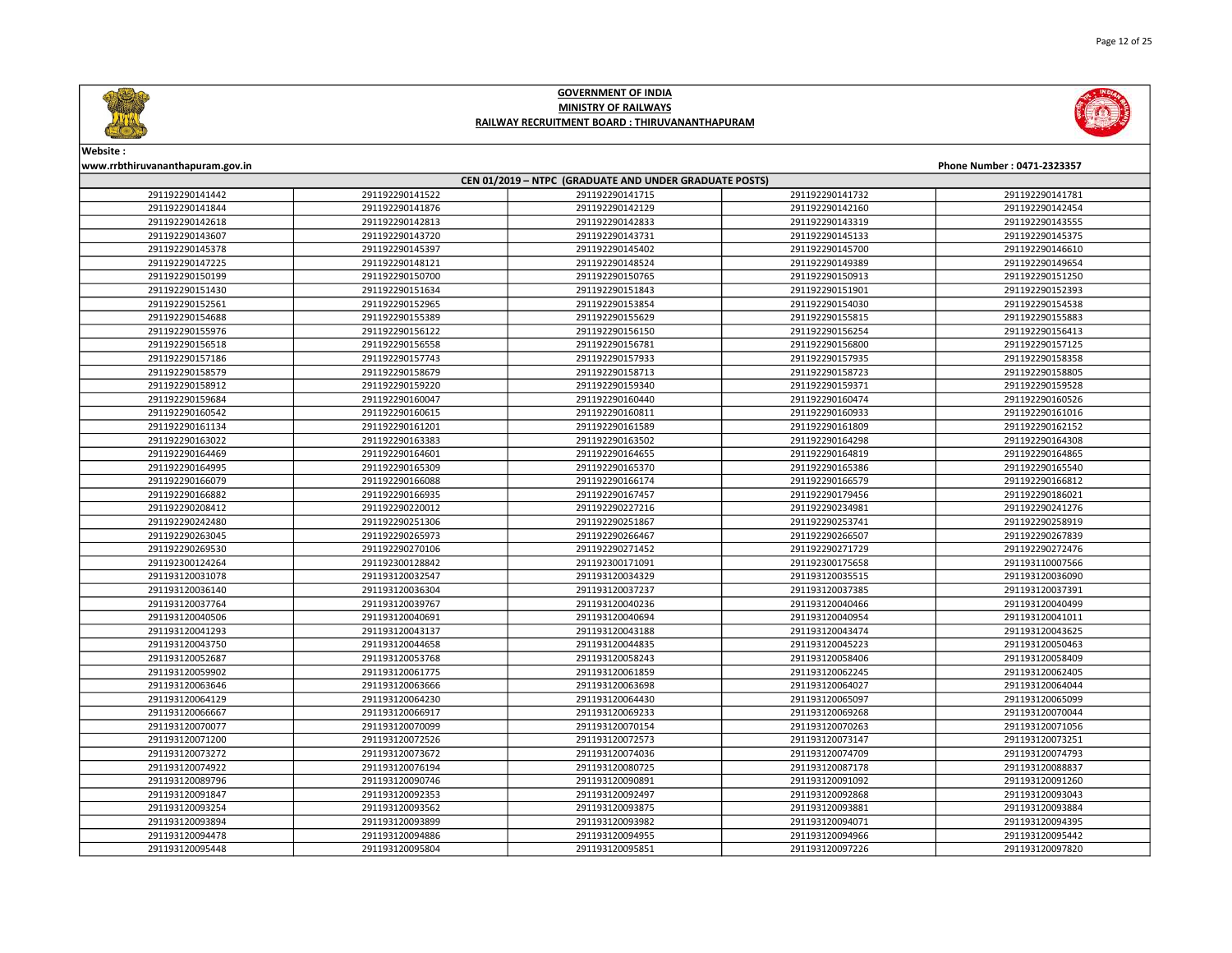

Page 13 of 25

# GOVERNMENT OF INDIA MINISTRY OF RAILWAYS RAILWAY RECRUITMENT BOARD : THIRUVANANTHAPURAM



| CEN 01/2019 - NTPC (GRADUATE AND UNDER GRADUATE POSTS) |                 |                 |                 |                 |  |
|--------------------------------------------------------|-----------------|-----------------|-----------------|-----------------|--|
| 291193120098488                                        | 291193120098685 | 291193120098693 | 291193120098695 | 291193120098723 |  |
| 291193120098744                                        | 291193120099213 | 291193120099214 | 291193120099216 | 291193120099298 |  |
| 291193120099588                                        | 291193120099711 | 291193120099844 | 291193120099981 | 291193120100122 |  |
| 291193120100127                                        | 291193120101059 | 291193120101376 | 291193120101504 | 291193120101717 |  |
| 291193120101718                                        | 291193120102194 | 291193120102204 | 291193120102231 | 291193120102329 |  |
| 291193120102713                                        | 291193120103111 | 291193120103121 | 291193120103138 | 291193120103408 |  |
| 291193120103600                                        | 291193120103802 | 291193120105110 | 291193120105113 | 291193120105119 |  |
| 291193120105238                                        | 291193120105241 | 291193120105246 | 291193120105594 | 291193120105822 |  |
| 291193120106275                                        | 291193120106290 | 291193120106722 | 291193120106738 | 291193120107527 |  |
| 291193120107546                                        | 291193120107689 | 291193120107735 | 291193120107738 | 291193120108724 |  |
| 291193120108735                                        | 291193120108757 | 291193120108847 | 291193120108958 | 291193120108977 |  |
| 291193120109179                                        | 291193120109181 | 291193120109590 | 291193120109632 | 291193120110246 |  |
| 291193120110353                                        | 291193120110455 | 291193120110640 | 291193120112115 | 291193120112467 |  |
| 291193120112468                                        | 291193120112470 | 291193120112474 | 291193120112600 | 291193120112686 |  |
| 291193120112688                                        | 291193120112695 | 291193120112718 | 291193120112917 | 291193120112953 |  |
| 291193120112961                                        | 291193120113012 | 291193120113307 | 291193120113406 | 291193120113421 |  |
| 291193120113781                                        | 291193120114101 | 291193120114393 | 291193120114399 | 291193120114408 |  |
| 291193120114427                                        | 291193120114702 | 291193120114823 | 291193120114956 | 291193120115412 |  |
| 291193120115846                                        | 291193120115893 | 291193120116001 | 291193120116002 | 291193120116306 |  |
| 291193120116388                                        | 291193120116424 | 291193120116672 | 291193120116701 | 291193120116702 |  |
| 291193120116742                                        | 291193120116770 | 291193120117120 | 291193120117476 | 291193120117504 |  |
| 291193120117712                                        | 291193120117737 | 291193120117889 | 291193120117915 | 291193120117931 |  |
| 291193120117933                                        | 291193120118020 | 291193120118036 | 291193120118106 | 291193120118225 |  |
| 291193120118313                                        | 291193120118534 | 291193120118577 | 291193120118632 | 291193120118736 |  |
| 291193120118742                                        | 291193120118808 | 291193120118960 | 291193120119309 | 291193120119334 |  |
| 291193120120353                                        | 291193120121042 | 291193120121065 | 291193120121482 | 291193120123494 |  |
| 291193120123910                                        | 291193120124662 | 291193120125670 | 291193120125678 | 291193120126097 |  |
| 291193120126128                                        | 291193120126427 | 291193120126678 | 291193120126896 | 291193120126958 |  |
| 291193120128023                                        | 291193120128066 | 291193120129158 | 291193120129296 | 291193120129297 |  |
| 291193120129347                                        | 291193120129658 | 291193120129681 | 291193120129761 | 291193120129793 |  |
| 291193120129796                                        | 291193120129819 | 291193120129965 | 291193120129995 | 291193120130681 |  |
| 291193120130858                                        | 291193120131392 | 291193120131399 | 291193120131564 | 291193120131934 |  |
| 291193120131966                                        | 291193120132014 | 291193120132048 | 291193120132053 | 291193120132081 |  |
| 291193120132218                                        | 291193120132236 | 291193120132240 | 291193120132243 | 291193120132305 |  |
| 291193120132321                                        | 291193120132453 | 291193120132458 | 291193120132535 | 291193120132819 |  |
| 291193120132981                                        | 291193120132998 | 291193120133279 | 291193120133619 | 291193120133621 |  |
| 291193120134023                                        | 291193120134190 | 291193120134325 | 291193120134393 | 291193120134412 |  |
| 291193120134481                                        | 291193120134525 | 291193120134645 | 291193120134646 | 291193120134929 |  |
| 291193120134948                                        | 291193120135146 | 291193120135201 | 291193120135282 | 291193120135354 |  |
| 291193120135355                                        | 291193120135513 | 291193120135603 | 291193120135604 | 291193120135644 |  |
| 291193120135831                                        | 291193120135837 | 291193120135852 | 291193120136403 | 291193120136404 |  |
| 291193120136827                                        | 291193120137241 | 291193120138490 | 291193120138646 | 291193120139058 |  |
| 291193120139075                                        | 291193120139186 | 291193120139562 | 291193120139734 | 291193120139747 |  |
| 291193120139841                                        | 291193120140035 | 291193120140456 | 291193120140845 | 291193120140883 |  |
| 291193120142021                                        | 291193120142315 | 291193120142335 | 291193120142590 | 291193120143044 |  |
| 291193120143060                                        | 291193120143330 | 291193120143478 | 291193120143594 | 291193120143660 |  |
| 291193120143662                                        | 291193120143781 | 291193120143800 | 291193120143806 | 291193120143837 |  |
| 291193120143842                                        | 291193120143844 | 291193120143892 | 291193120143934 | 291193120144105 |  |
| 291193120144336                                        | 291193120144358 | 291193120144490 | 291193120144828 | 291193120145058 |  |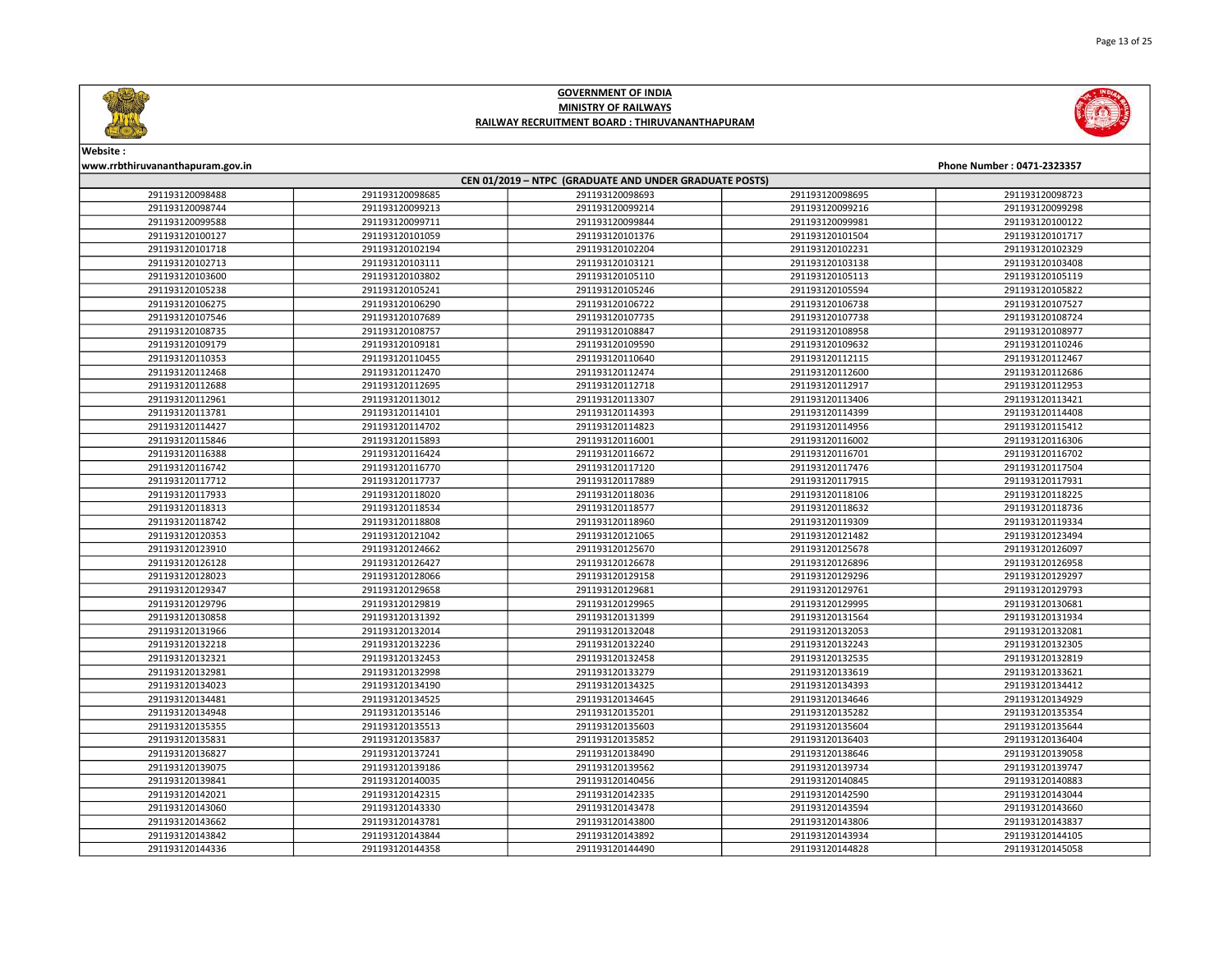

Page 14 of 25

Website :

# GOVERNMENT OF INDIA MINISTRY OF RAILWAYS RAILWAY RECRUITMENT BOARD : THIRUVANANTHAPURAM



# www.rrbthiruvananthapuram.gov.in Phone Number : 0471-2323357 CEN 01/2019 – NTPC (GRADUATE AND UNDER GRADUATE POSTS) 291193120145843 291193120145921 291193120146104 291193120146106 291193120146171 291193120146175 291193120146210 291193120146232 291193120146277 291193120146316 291193120146318 291193120146491

| 291193120146540 | 291193120146589 | 291193120146704 | 291193120146791 | 291193120146931 |
|-----------------|-----------------|-----------------|-----------------|-----------------|
| 291193120147052 | 291193120147313 | 291193120147422 | 291193120147528 | 291193120147570 |
| 291193120147572 | 291193120147595 | 291193120147603 | 291193120148225 | 291193120148230 |
| 291193120148252 | 291193120148590 | 291193120148743 | 291193120148753 | 291193120148828 |
| 291193120148857 | 291193120148924 | 291193120149473 | 291193120149672 | 291193120149871 |
| 291193120149974 | 291193120150226 | 291193120150262 | 291193120150307 | 291193120150349 |
| 291193120150359 | 291193120150376 | 291193120150397 | 291193120150438 | 291193120150445 |
| 291193120150491 | 291193120152270 | 291193120152443 | 291193120152479 | 291193120153927 |
| 291193120154108 | 291193120154597 | 291193120155261 | 291193120155263 | 291193120156615 |
| 291193120156616 | 291193120156985 | 291193120157073 | 291193120157311 | 291193120157317 |
| 291193120157349 | 291193120157416 | 291193120157447 | 291193120157596 | 291193120157652 |
| 291193120157662 | 291193120158110 | 291193120158156 | 291193120158161 | 291193120158180 |
| 291193120158288 | 291193120158582 | 291193120159163 | 291193120159575 | 291193120159647 |
| 291193120159725 | 291193120159727 | 291193120159805 | 291193120159903 | 291193120159928 |
| 291193120159931 | 291193120159992 | 291193120160061 | 291193120160153 | 291193120160180 |
| 291193120160202 | 291193120160213 | 291193120160270 | 291193120160276 | 291193120160557 |
| 291193120160577 | 291193120160594 | 291193120160641 | 291193120160775 | 291193120160840 |
| 291193120160852 | 291193120161065 | 291193120161570 | 291193120161915 | 291193120162132 |
| 291193120162146 | 291193120162171 | 291193120162206 | 291193120162209 | 291193120162232 |
| 291193120162380 | 291193120162409 | 291193120162936 | 291193120163057 | 291193120163058 |
| 291193120163086 | 291193120163136 | 291193120163175 | 291193120163246 | 291193120163576 |
| 291193120163609 | 291193120163826 | 291193120163912 | 291193120165707 | 291193120165887 |
| 291193120166490 | 291193120166788 | 291193120169409 | 291193120170612 | 291193120171430 |
| 291193120173575 | 291193120174347 | 291193120175423 | 291193130010886 | 291193130019351 |
| 291193130110120 | 291193130116328 | 291193130119255 | 291193130131542 | 291193130143179 |
| 291193130155116 | 291193130157980 | 291193130158117 | 291193130158245 | 291193130162205 |
| 291193130164399 | 291193150007826 | 291193150008224 | 291193150009886 | 291193150009908 |
| 291193150015820 | 291193150023880 | 291193150027470 | 291193150027582 | 291193150027779 |
| 291193150113733 | 291193150114244 | 291193150154318 | 291193150157616 | 291193160027292 |
| 291193160132420 | 291193160143632 | 291193160149779 | 291193160162015 | 291193160175440 |
| 291193170000179 | 291193170018139 | 291193170024254 | 291193180022187 | 291193190026578 |
| 291193190028576 | 291193200118597 | 291193240021044 | 291193240041858 | 291193250021585 |
| 291193260019708 | 291193260020380 | 291193260020881 | 291193260023348 | 291193260023617 |
| 291193260023965 | 291193260028350 | 291193260028527 | 291193260028697 | 291193270064296 |
| 291193270104919 | 291193270163853 | 291193280007059 | 291193280007341 | 291193280007437 |
| 291193280007447 | 291193280007494 | 291193280007517 | 291193280010441 | 291193280022733 |
| 291193280024211 | 291193280027565 | 291193280027760 | 291193280028107 | 291193280028846 |
| 291193280029148 | 291193290000215 | 291193290004437 | 291193290005659 | 291193290006473 |
| 291193290007211 | 291193290009666 | 291193290009716 | 291193290009996 | 291193290010069 |
| 291193290010080 | 291193290010161 | 291193290010783 | 291193290011722 | 291193290011784 |
| 291193290012011 | 291193290012841 | 291193290013342 | 291193290013359 | 291193290015015 |
| 291193290015677 | 291193290016333 | 291193290016353 | 291193290017885 | 291193290018575 |
| 291193290018965 | 291193290019224 | 291193290020643 | 291193290020807 | 291193290021332 |
| 291193290021420 | 291193290022576 | 291193290022618 | 291193290022809 | 291193290023828 |
| 291193290023855 | 291193290024954 | 291193290025324 | 291193290026328 | 291193290026431 |
| 291193290026514 | 291193290026858 | 291193290028373 | 291193290029326 | 291193290029718 |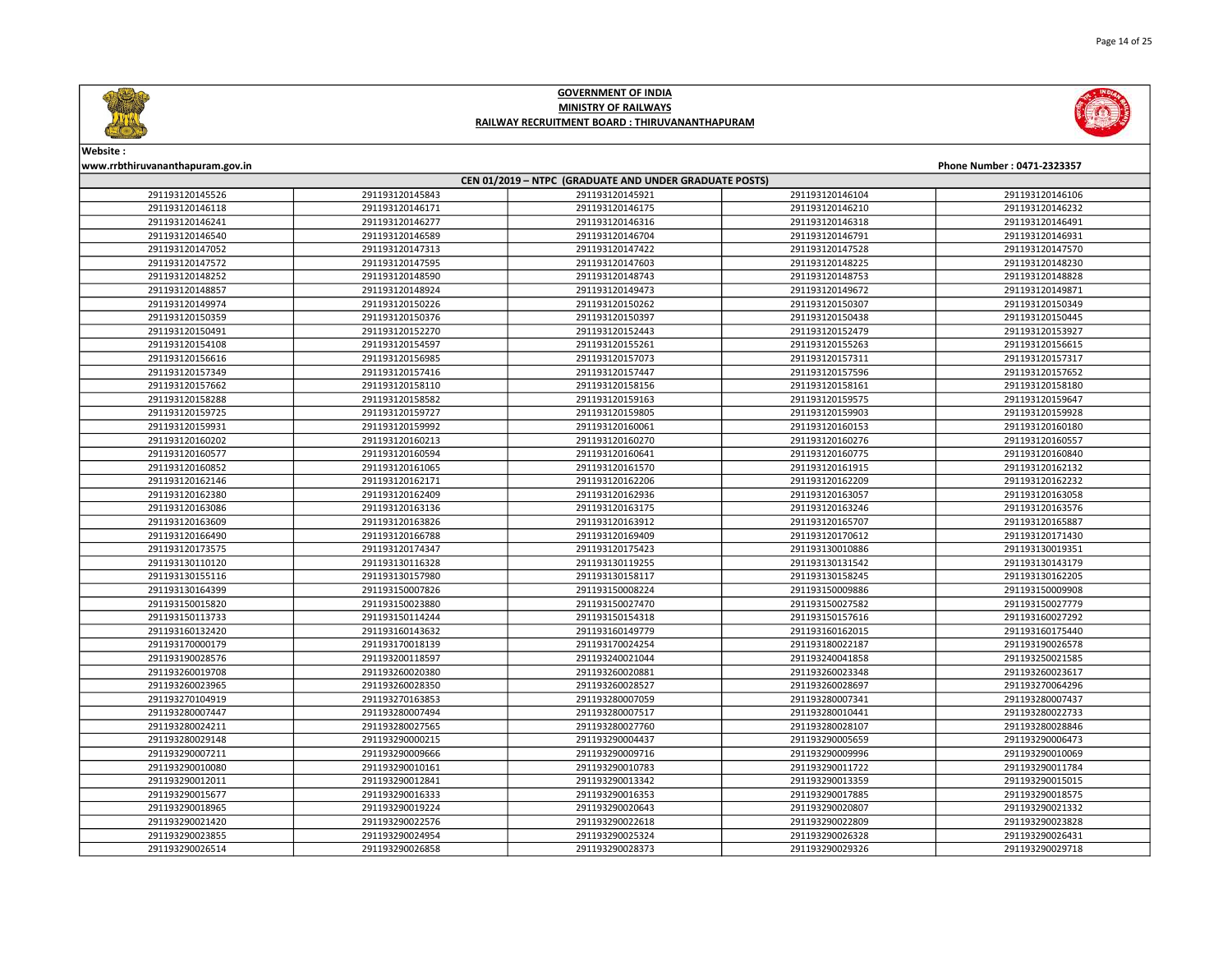





# Website :

| CEN 01/2019 - NTPC (GRADUATE AND UNDER GRADUATE POSTS) |                 |                 |                 |                 |
|--------------------------------------------------------|-----------------|-----------------|-----------------|-----------------|
| 291193290029812                                        | 291193290030217 | 291193290142128 | 291193310028202 | 291194120032523 |
| 291194120034007                                        | 291194120036325 | 291194120043311 | 291194120044300 | 291194120045943 |
| 291194120052291                                        | 291194120057504 | 291194120071055 | 291194120077817 | 291194120085167 |
| 291194120090479                                        | 291194120098886 | 291194120099451 | 291194120099689 | 291194120099725 |
| 291194120104895                                        | 291194120109780 | 291194120113425 | 291194120114733 | 291194120114744 |
| 291194120115999                                        | 291194120116037 | 291194120116717 | 291194120117669 | 291194120117965 |
| 291194120122870                                        | 291194120125617 | 291194120126137 | 291194120131386 | 291194120133266 |
| 291194120134752                                        | 291194120139917 | 291194120140715 | 291194120142693 | 291194120144073 |
| 291194120146616                                        | 291194120156156 | 291194120157510 | 291194120162854 | 291194120163344 |
| 291194120171656                                        | 291194120175782 | 291194130048941 | 291194130061041 | 291194130067263 |
| 291194130086561                                        | 291194130107794 | 291194130110057 | 291194130121677 | 291194130167713 |
| 291194130182305                                        | 291194130199240 | 291194130212017 | 291194140032832 | 291194140034335 |
| 291194140034912                                        | 291194140037831 | 291194140039083 | 291194140039473 | 291194140039599 |
| 291194140039792                                        | 291194140041540 | 291194140043161 | 291194140044382 | 291194140045334 |
| 291194140045364                                        | 291194140046979 | 291194140048314 | 291194140050031 | 291194140052070 |
| 291194140055402                                        | 291194140059528 | 291194140061972 | 291194140064187 | 291194140064294 |
| 291194140065821                                        | 291194140066147 | 291194140067500 | 291194140068257 | 291194140068491 |
| 291194140068545                                        | 291194140070497 | 291194140071013 | 291194140071347 | 291194140072480 |
| 291194140073268                                        | 291194140073466 | 291194140074124 | 291194140075004 | 291194140077410 |
| 291194140078610                                        | 291194140079048 | 291194140079253 | 291194140079376 | 291194140079999 |
| 291194140080670                                        | 291194140080697 | 291194140082358 | 291194140082405 | 291194140082603 |
| 291194140089405                                        | 291194140090165 | 291194140090182 | 291194140090411 | 291194140149013 |
| 291194140199617                                        | 291194140199876 | 291194140199987 | 291194140203806 | 291194140204267 |
| 291194140210799                                        | 291194140211131 | 291194140212633 | 291194140213644 | 291194140213672 |
| 291194140215514                                        | 291194140216511 | 291194140218397 | 291194140219212 | 291194140220830 |
| 291194140222055                                        | 291194140228224 | 291194140229126 | 291194140229878 | 291194140233927 |
| 291194140235126                                        | 291194140238961 | 291194150018343 | 291194150035714 | 291194150062327 |
| 291194150066374                                        | 291194150090315 | 291194150092269 | 291194150117874 | 291194150131653 |
| 291194160010455                                        | 291194160041018 | 291194160056137 | 291194160092117 | 291194160128182 |
| 291194160171770                                        | 291194170037093 | 291194170039658 | 291194170051571 | 291194170058456 |
| 291194170058461                                        | 291194170070554 | 291194170071922 | 291194170074042 | 291194170075688 |
| 291194170082568                                        | 291194170105030 | 291194170109426 | 291194170114646 | 291194170118202 |
| 291194170137966                                        | 291194170140737 | 291194170147767 | 291194170155323 | 291194170156821 |
| 291194170162154                                        | 291194170180262 | 291194170189870 | 291194170210595 | 291194170216546 |
| 291194170236473                                        | 291194170236996 | 291194180003545 | 291194180031256 | 291194180031386 |
| 291194180032960                                        | 291194180033856 | 291194180034040 | 291194180034845 | 291194180037708 |
| 291194180038456                                        | 291194180039082 | 291194180039592 | 291194180043763 | 291194180050116 |
| 291194180051360                                        | 291194180052367 | 291194180055445 | 291194180058946 | 291194180061351 |
| 291194180063088                                        | 291194180063309 | 291194180065587 | 291194180065850 | 291194180068043 |
| 291194180068369                                        | 291194180069443 | 291194180077549 | 291194180077660 | 291194180078554 |
| 291194180079399                                        | 291194180084149 | 291194180086013 | 291194180088180 | 291194180097526 |
| 291194180115797                                        | 291194180179967 | 291194180180406 | 291194180180489 | 291194180186431 |
| 291194180188856                                        | 291194180190060 | 291194180193383 | 291194180193408 | 291194180193418 |
| 291194180193499                                        | 291194180195203 | 291194180196049 | 291194180199198 | 291194180199800 |
| 291194180200012                                        | 291194180201502 | 291194180205449 | 291194180212546 | 291194180215863 |
| 291194180216488                                        | 291194180219633 | 291194180223294 | 291194180223932 | 291194180225133 |
| 291194180226236                                        | 291194180228690 | 291194180234673 | 291194180234725 | 291194180236525 |
| 291194180236844                                        | 291194180237547 | 291194190058331 | 291194190059832 | 291194190059919 |
| 291194190060070                                        | 291194190065246 | 291194190069097 | 291194190070542 | 291194190080515 |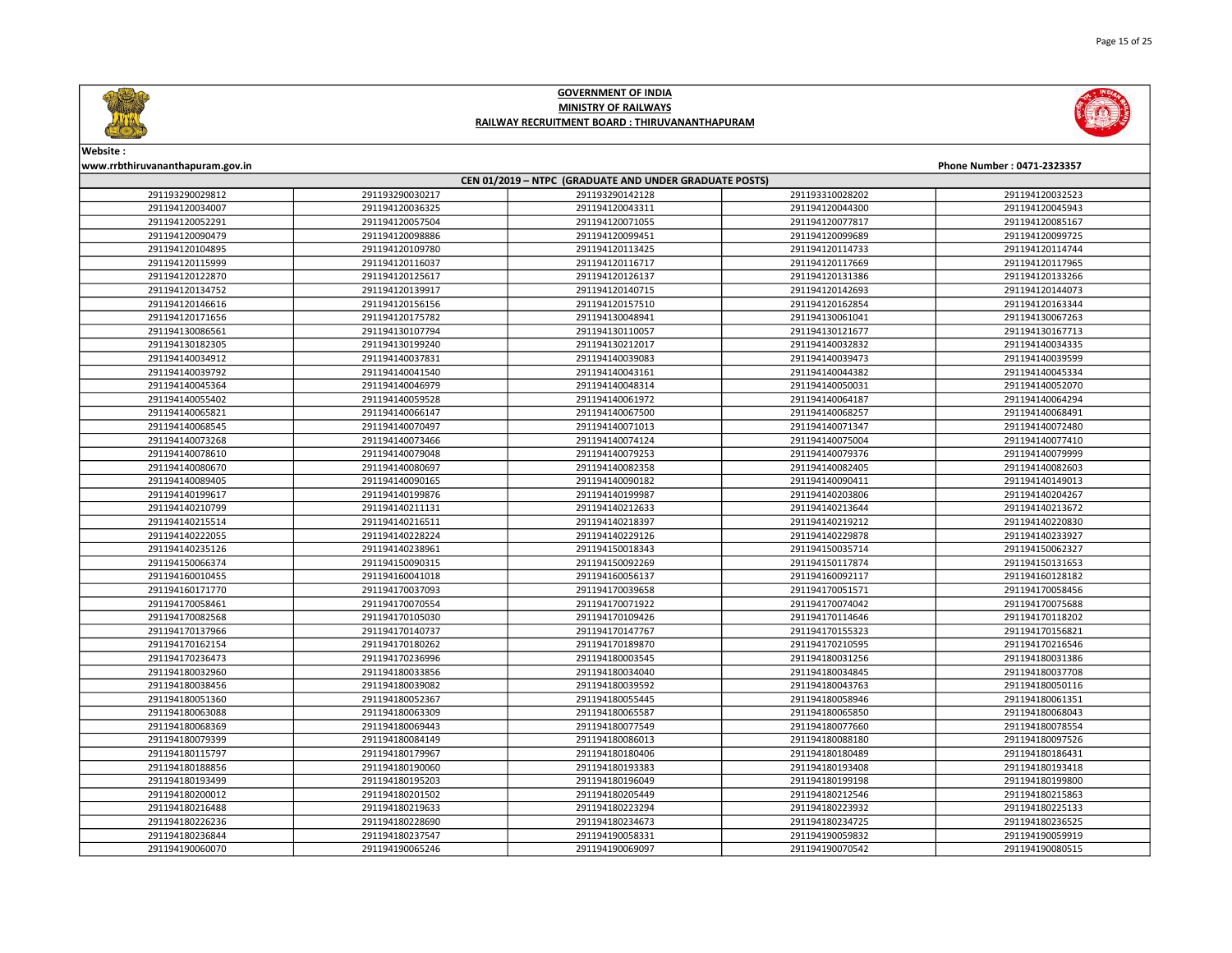





Website :

| CEN 01/2019 - NTPC (GRADUATE AND UNDER GRADUATE POSTS) |                 |                 |                 |                 |  |
|--------------------------------------------------------|-----------------|-----------------|-----------------|-----------------|--|
| 291194190087636                                        | 291194190088878 | 291194190127756 | 291194190131402 | 291194190134823 |  |
| 291194190143276                                        | 291194190145692 | 291194190195894 | 291194190225927 | 291194190235486 |  |
| 291194190258986                                        | 291194220038191 | 291194220091005 | 291194220179003 | 291194220195248 |  |
| 291194220242777                                        | 291194220243091 | 291194230078605 | 291194230130704 | 291194230157293 |  |
| 291194240035921                                        | 291194240036006 | 291194240130601 | 291194240138648 | 291194250041487 |  |
| 291194250078442                                        | 291194250078606 | 291194250127532 | 291194250239369 | 291194260037064 |  |
| 291194260037642                                        | 291194260038247 | 291194260045969 | 291194260059077 | 291194260060682 |  |
| 291194260066228                                        | 291194260069045 | 291194260070701 | 291194260076207 | 291194260086728 |  |
| 291194260094524                                        | 291194260098677 | 291194260105551 | 291194260106630 | 291194260107756 |  |
| 291194260108941                                        | 291194260113184 | 291194260113941 | 291194260119584 | 291194260125149 |  |
| 291194260133071                                        | 291194260135817 | 291194260142016 | 291194260143760 | 291194260156144 |  |
| 291194260158267                                        | 291194260173370 | 291194260189985 | 291194260196105 | 291194260198390 |  |
| 291194260198406                                        | 291194260201284 | 291194260205966 | 291194260218200 | 291194260221956 |  |
| 291194260256309                                        | 291194260277047 | 291194260277148 | 291194270064062 | 291194270075244 |  |
| 291194270099387                                        | 291194270115408 | 291194270124869 | 291194270134408 | 291194270135028 |  |
| 291194270139194                                        | 291194270142307 | 291194270145690 | 291194270157990 | 291194270158474 |  |
| 291194270164387                                        | 291194270171145 | 291194270171289 | 291194270171421 | 291194270178640 |  |
| 291194270234270                                        | 291194270246551 | 291194270249851 | 291194270252219 | 291194280007355 |  |
| 291194280007491                                        | 291194280069666 | 291194290000305 | 291194290000528 | 291194290000663 |  |
| 291194290000697                                        | 291194290000718 | 291194290001157 | 291194290001175 | 291194290001195 |  |
| 291194290001245                                        | 291194290001258 | 291194290001322 | 291194290001677 | 291194290002056 |  |
| 291194290002141                                        | 291194290002162 | 291194290002297 | 291194290002341 | 291194290002353 |  |
| 291194290002372                                        | 291194290002377 | 291194290002450 | 291194290002837 | 291194290002854 |  |
| 291194290002898                                        | 291194290002951 | 291194290003004 | 291194290003261 | 291194290003265 |  |
| 291194290003391                                        | 291194290003410 | 291194290003441 | 291194290003538 | 291194290003587 |  |
| 291194290003761                                        | 291194290003931 | 291194290003949 | 291194290003998 | 291194290004066 |  |
| 291194290004285                                        | 291194290004426 | 291194290004444 | 291194290004583 | 291194290004763 |  |
| 291194290004805                                        | 291194290004857 | 291194290004891 | 291194290004986 | 291194290005147 |  |
| 291194290005248                                        | 291194290005309 | 291194290005331 | 291194290005334 | 291194290005344 |  |
| 291194290005389                                        | 291194290005413 | 291194290005419 | 291194290005537 | 291194290005551 |  |
| 291194290005579                                        | 291194290005587 | 291194290005616 | 291194290005735 | 291194290005751 |  |
| 291194290005752                                        | 291194290005804 | 291194290005848 | 291194290005857 | 291194290005870 |  |
| 291194290005882                                        | 291194290005901 | 291194290005978 | 291194290008113 | 291194290008211 |  |
| 291194290008547                                        | 291194290009193 | 291194290009352 | 291194290009356 | 291194290010482 |  |
| 291194290010819                                        | 291194290011600 | 291194290011653 | 291194290011675 | 291194290012032 |  |
| 291194290012152                                        | 291194290012232 | 291194290012699 | 291194290014181 | 291194290014218 |  |
| 291194290014263                                        | 291194290014719 | 291194290014851 | 291194290015019 | 291194290015440 |  |
| 291194290016416                                        | 291194290016858 | 291194290017002 | 291194290017156 | 291194290018902 |  |
| 291194290019913                                        | 291194290020574 | 291194290021374 | 291194290021718 | 291194290022505 |  |
| 291194290022656                                        | 291194290022903 | 291194290022969 | 291194290023395 | 291194290023787 |  |
| 291194290024153                                        | 291194290024621 | 291194290024980 | 291194290025199 | 291194290027150 |  |
| 291194290027333                                        | 291194290027633 | 291194290027900 | 291194290028534 | 291194290028545 |  |
| 291194290028995                                        | 291194290029330 | 291194290029470 | 291194290029561 | 291194290030615 |  |
| 291194290030803                                        | 291194290030871 | 291194290031029 | 291194290031031 | 291194290031139 |  |
| 291194290031141                                        | 291194290031226 | 291194290031230 | 291194290031344 | 291194290031563 |  |
| 291194290031566                                        | 291194290031670 | 291194290032031 | 291194290032206 | 291194290032217 |  |
| 291194290032321                                        | 291194290032400 | 291194290032664 | 291194290032827 | 291194290032863 |  |
| 291194290033033                                        | 291194290033055 | 291194290033173 | 291194290033185 | 291194290033238 |  |
| 291194290033469                                        | 291194290033475 | 291194290033694 | 291194290033738 | 291194290033904 |  |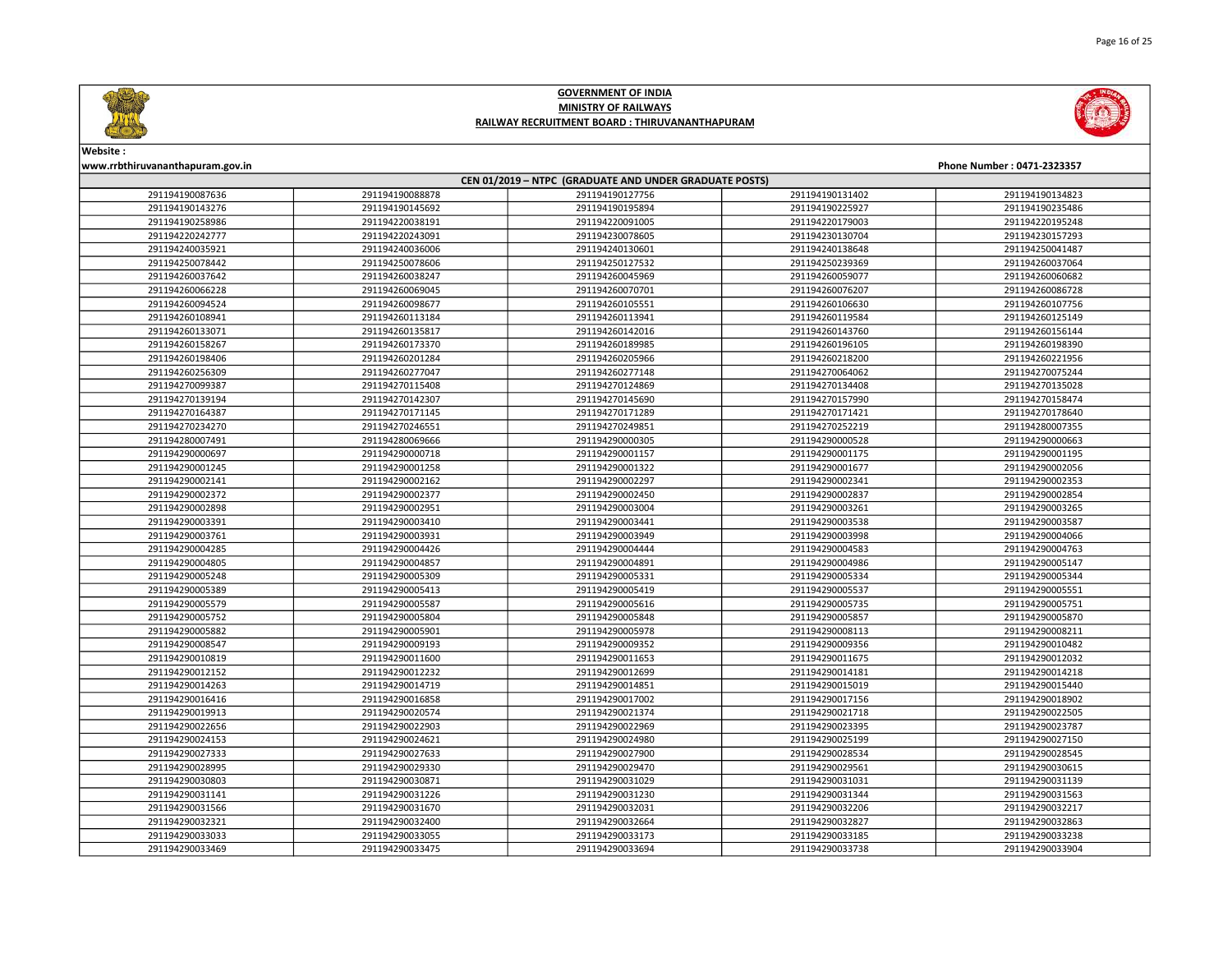

Page 17 of 25

# GOVERNMENT OF INDIA MINISTRY OF RAILWAYS RAILWAY RECRUITMENT BOARD : THIRUVANANTHAPURAM



| CEN 01/2019 - NTPC (GRADUATE AND UNDER GRADUATE POSTS) |                 |                 |                 |                 |  |
|--------------------------------------------------------|-----------------|-----------------|-----------------|-----------------|--|
| 291194290034001                                        | 291194290034067 | 291194290034089 | 291194290034148 | 291194290034192 |  |
| 291194290034243                                        | 291194290034391 | 291194290034426 | 291194290034428 | 291194290034446 |  |
| 291194290034825                                        | 291194290034969 | 291194290034976 | 291194290035000 | 291194290035001 |  |
| 291194290035017                                        | 291194290035077 | 291194290035218 | 291194290035452 | 291194290035456 |  |
| 291194290035531                                        | 291194290035554 | 291194290035700 | 291194290035751 | 291194290035803 |  |
| 291194290035975                                        | 291194290035997 | 291194290036030 | 291194290036125 | 291194290036177 |  |
| 291194290036454                                        | 291194290036499 | 291194290036532 | 291194290036668 | 291194290036687 |  |
| 291194290036760                                        | 291194290036877 | 291194290036957 | 291194290037005 | 291194290037008 |  |
| 291194290037068                                        | 291194290037083 | 291194290037118 | 291194290037187 | 291194290037445 |  |
| 291194290037529                                        | 291194290037534 | 291194290037540 | 291194290037565 | 291194290037568 |  |
| 291194290037591                                        | 291194290037706 | 291194290037742 | 291194290037900 | 291194290038082 |  |
| 291194290038156                                        | 291194290038203 | 291194290038224 | 291194290038724 | 291194290038922 |  |
| 291194290038962                                        | 291194290038992 | 291194290039052 | 291194290039100 | 291194290039156 |  |
| 291194290039238                                        | 291194290039241 | 291194290039243 | 291194290039249 | 291194290039252 |  |
| 291194290039253                                        | 291194290039343 | 291194290039496 | 291194290039559 | 291194290039565 |  |
| 291194290039815                                        | 291194290039857 | 291194290039858 | 291194290039922 | 291194290039946 |  |
| 291194290040116                                        | 291194290040141 | 291194290040219 | 291194290040415 | 291194290040524 |  |
| 291194290040594                                        | 291194290040637 | 291194290040642 | 291194290040647 | 291194290040709 |  |
| 291194290040731                                        | 291194290040825 | 291194290040831 | 291194290040940 | 291194290041033 |  |
| 291194290041090                                        | 291194290041177 | 291194290041206 | 291194290041257 | 291194290041272 |  |
| 291194290041294                                        | 291194290041688 | 291194290041769 | 291194290041852 | 291194290041994 |  |
| 291194290042071                                        | 291194290042180 | 291194290042298 | 291194290042321 | 291194290042329 |  |
| 291194290042388                                        | 291194290042423 | 291194290042658 | 291194290042696 | 291194290042750 |  |
| 291194290042883                                        | 291194290043041 | 291194290043089 | 291194290043091 | 291194290043093 |  |
| 291194290043294                                        | 291194290043346 | 291194290043444 | 291194290043776 | 291194290043832 |  |
| 291194290043844                                        | 291194290043861 | 291194290043863 | 291194290043950 | 291194290044105 |  |
| 291194290044247                                        | 291194290044251 | 291194290044308 | 291194290044312 | 291194290044362 |  |
| 291194290044386                                        | 291194290044396 | 291194290044509 | 291194290044656 | 291194290044758 |  |
| 291194290044803                                        | 291194290044860 | 291194290044884 | 291194290044956 | 291194290044981 |  |
| 291194290045004                                        | 291194290045035 | 291194290045040 | 291194290045060 | 291194290045061 |  |
| 291194290045191                                        | 291194290045302 | 291194290045369 | 291194290045374 | 291194290045423 |  |
| 291194290045476                                        | 291194290045487 | 291194290045538 | 291194290045545 | 291194290045616 |  |
| 291194290045631                                        | 291194290045638 | 291194290045675 | 291194290045704 | 291194290045916 |  |
| 291194290045919                                        | 291194290046098 | 291194290046160 | 291194290046216 | 291194290046272 |  |
| 291194290046375                                        | 291194290046474 | 291194290046602 | 291194290046686 | 291194290046690 |  |
| 291194290046698                                        | 291194290046728 | 291194290046732 | 291194290046769 | 291194290046816 |  |
| 291194290046844                                        | 291194290046853 | 291194290046859 | 291194290046900 | 291194290047124 |  |
| 291194290047213                                        | 291194290047232 | 291194290047263 | 291194290047314 | 291194290047526 |  |
| 291194290047530                                        | 291194290047566 | 291194290047586 | 291194290047694 | 291194290047699 |  |
| 291194290047748                                        | 291194290047812 | 291194290047852 | 291194290047876 | 291194290047878 |  |
| 291194290047880                                        | 291194290047955 | 291194290048069 | 291194290048118 | 291194290048122 |  |
| 291194290048131                                        | 291194290048146 | 291194290048163 | 291194290048177 | 291194290048260 |  |
| 291194290048407                                        | 291194290048423 | 291194290048469 | 291194290048482 | 291194290048493 |  |
| 291194290048535                                        | 291194290048591 | 291194290048600 | 291194290048771 | 291194290048795 |  |
| 291194290048869                                        | 291194290048911 | 291194290048975 | 291194290048993 | 291194290049082 |  |
| 291194290049224                                        | 291194290049305 | 291194290049314 | 291194290049335 | 291194290049354 |  |
| 291194290049482                                        | 291194290049519 | 291194290049546 | 291194290049742 | 291194290049746 |  |
| 291194290049753                                        | 291194290049847 | 291194290049853 | 291194290049897 | 291194290049962 |  |
| 291194290049991                                        | 291194290050054 | 291194290050104 | 291194290050144 | 291194290050156 |  |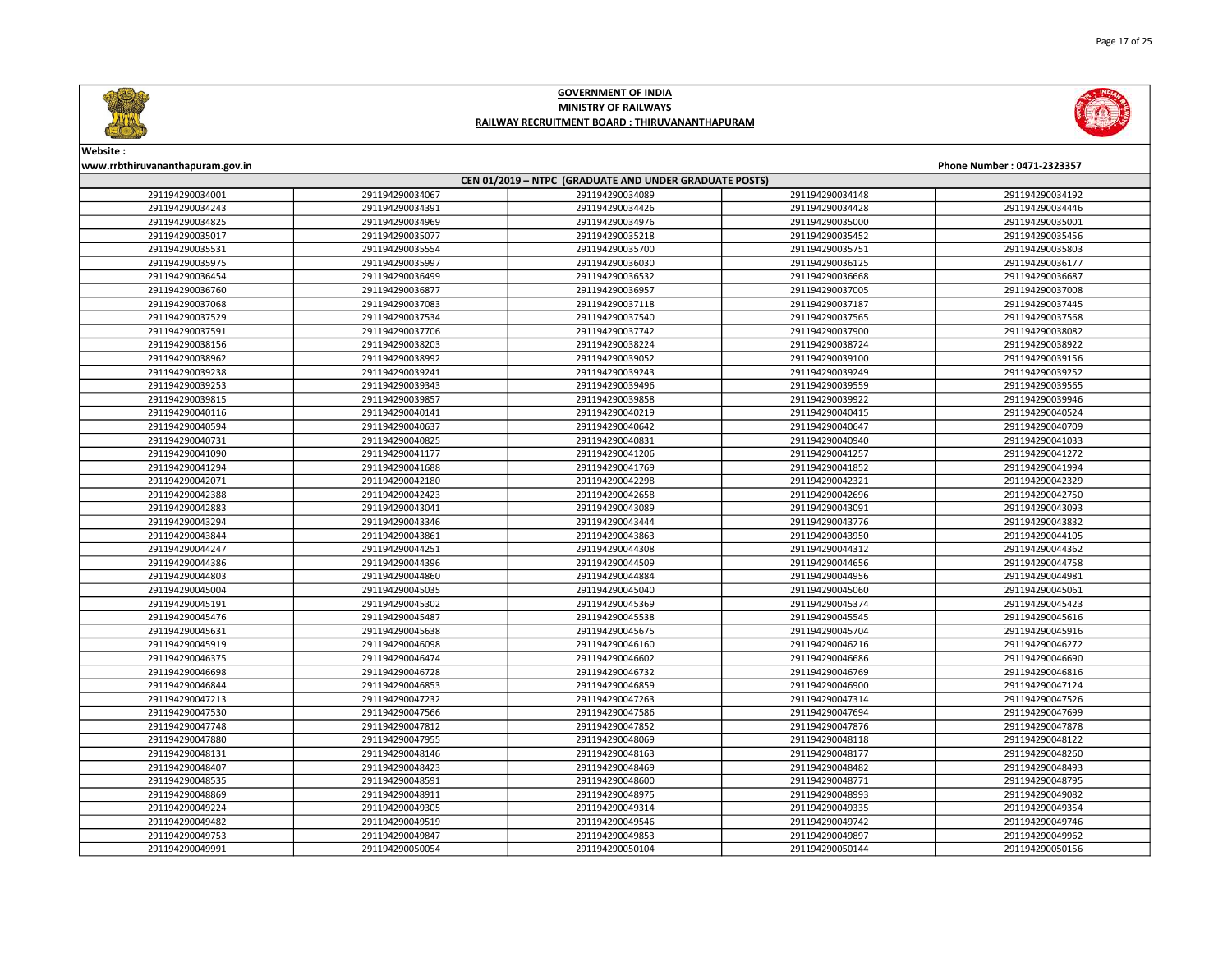



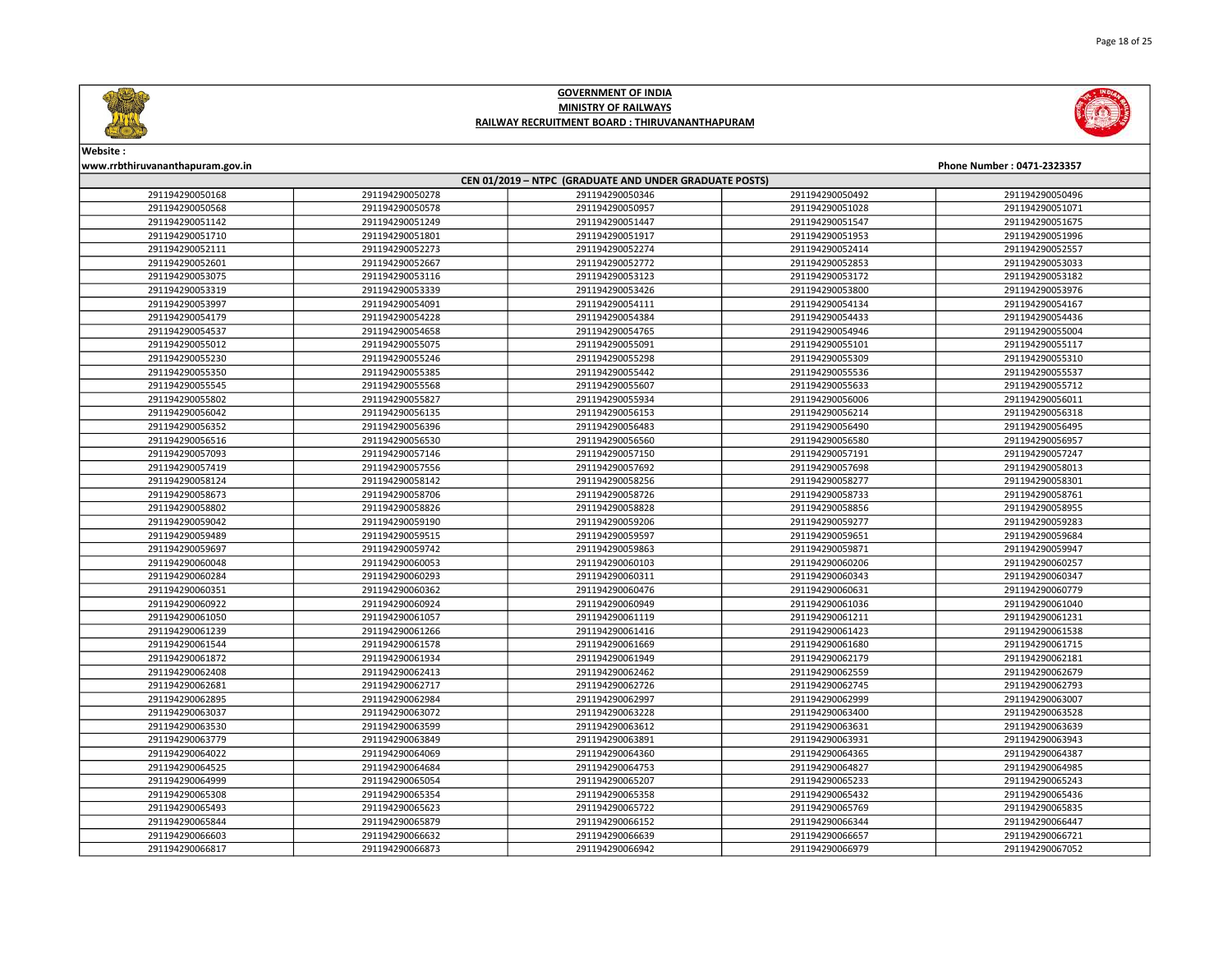

Page 19 of 25



# GOVERNMENT OF INDIA MINISTRY OF RAILWAYS RAILWAY RECRUITMENT BOARD : THIRUVANANTHAPURAM



Website :

| CEN 01/2019 - NTPC (GRADUATE AND UNDER GRADUATE POSTS) |                 |                 |                 |                 |  |
|--------------------------------------------------------|-----------------|-----------------|-----------------|-----------------|--|
| 291194290067081                                        | 291194290067095 | 291194290067114 | 291194290067176 | 291194290067189 |  |
| 291194290067194                                        | 291194290067297 | 291194290067383 | 291194290067403 | 291194290067502 |  |
| 291194290067515                                        | 291194290067572 | 291194290067595 | 291194290067692 | 291194290067781 |  |
| 291194290067801                                        | 291194290067802 | 291194290067805 | 291194290067844 | 291194290067866 |  |
| 291194290067942                                        | 291194290067948 | 291194290068048 | 291194290068068 | 291194290068094 |  |
| 291194290068109                                        | 291194290068234 | 291194290068379 | 291194290068554 | 291194290068615 |  |
| 291194290068639                                        | 291194290068707 | 291194290068752 | 291194290068847 | 291194290069025 |  |
| 291194290069420                                        | 291194290069503 | 291194290069508 | 291194290069541 | 291194290069629 |  |
| 291194290069808                                        | 291194290069918 | 291194290069922 | 291194290069948 | 291194290069952 |  |
| 291194290070208                                        | 291194290070246 | 291194290070602 | 291194290070611 | 291194290070640 |  |
| 291194290070742                                        | 291194290070768 | 291194290070809 | 291194290070811 | 291194290070817 |  |
| 291194290070828                                        | 291194290070888 | 291194290070979 | 291194290071130 | 291194290071231 |  |
| 291194290071261                                        | 291194290071320 | 291194290071362 | 291194290071368 | 291194290071420 |  |
| 291194290071480                                        | 291194290071593 | 291194290071678 | 291194290071849 | 291194290071880 |  |
| 291194290072032                                        | 291194290072070 | 291194290072091 | 291194290072159 | 291194290072165 |  |
| 291194290072297                                        | 291194290072674 | 291194290072799 | 291194290072836 | 291194290072947 |  |
| 291194290072952                                        | 291194290073064 | 291194290073076 | 291194290073199 | 291194290073341 |  |
| 291194290073435                                        | 291194290073458 | 291194290073459 | 291194290073623 | 291194290073627 |  |
| 291194290073917                                        | 291194290074002 | 291194290074152 | 291194290074211 | 291194290074313 |  |
| 291194290074337                                        | 291194290074371 | 291194290074374 | 291194290074383 | 291194290074399 |  |
| 291194290074430                                        | 291194290074451 | 291194290074481 | 291194290074611 | 291194290074931 |  |
| 291194290074938                                        | 291194290074940 | 291194290074942 | 291194290075021 | 291194290075116 |  |
| 291194290075220                                        | 291194290075230 | 291194290075327 | 291194290075334 | 291194290075369 |  |
| 291194290075407                                        | 291194290075643 | 291194290075766 | 291194290075824 | 291194290075831 |  |
| 291194290075917                                        | 291194290075994 | 291194290076075 | 291194290076181 | 291194290076231 |  |
| 291194290076283                                        | 291194290076473 | 291194290076498 | 291194290076525 | 291194290076533 |  |
| 291194290076598                                        | 291194290076828 | 291194290076905 | 291194290076944 | 291194290077066 |  |
| 291194290077100                                        | 291194290077134 | 291194290077152 | 291194290077171 | 291194290077186 |  |
| 291194290077291                                        | 291194290077292 | 291194290077541 | 291194290077548 | 291194290077620 |  |
| 291194290077646                                        | 291194290077693 | 291194290077695 | 291194290077699 | 291194290077775 |  |
| 291194290077836                                        | 291194290077857 | 291194290077887 | 291194290077905 | 291194290077969 |  |
| 291194290078018                                        | 291194290078019 | 291194290078069 | 291194290078072 | 291194290078161 |  |
| 291194290078193                                        | 291194290078198 | 291194290078201 | 291194290078283 | 291194290078304 |  |
| 291194290078391                                        | 291194290078490 | 291194290078496 | 291194290078504 | 291194290078759 |  |
| 291194290078921                                        | 291194290079002 | 291194290079085 | 291194290079116 | 291194290079128 |  |
| 291194290079139                                        | 291194290079331 | 291194290079360 | 291194290079389 | 291194290079549 |  |
| 291194290079594                                        | 291194290079613 | 291194290079635 | 291194290079648 | 291194290079791 |  |
| 291194290079925                                        | 291194290080095 | 291194290080137 | 291194290080152 | 291194290080166 |  |
| 291194290080246                                        | 291194290080303 | 291194290080356 | 291194290080364 | 291194290080370 |  |
| 291194290080420                                        | 291194290080464 | 291194290080472 | 291194290080518 | 291194290080631 |  |
| 291194290080727                                        | 291194290080801 | 291194290080859 | 291194290080947 | 291194290081047 |  |
| 291194290081052                                        | 291194290081073 | 291194290081082 | 291194290081093 | 291194290081202 |  |
| 291194290081272                                        | 291194290081400 | 291194290081402 | 291194290081462 | 291194290081464 |  |
| 291194290081490                                        | 291194290081553 | 291194290081574 | 291194290081591 | 291194290081613 |  |
| 291194290081674                                        | 291194290081706 | 291194290081746 | 291194290081778 | 291194290081842 |  |
| 291194290081879                                        | 291194290082002 | 291194290082036 | 291194290082061 | 291194290082091 |  |
| 291194290082094                                        | 291194290082145 | 291194290082167 | 291194290082202 | 291194290082240 |  |
| 291194290082278                                        | 291194290082301 | 291194290082313 | 291194290082338 | 291194290082342 |  |
| 291194290082464                                        | 291194290082482 | 291194290082539 | 291194290082695 | 291194290082727 |  |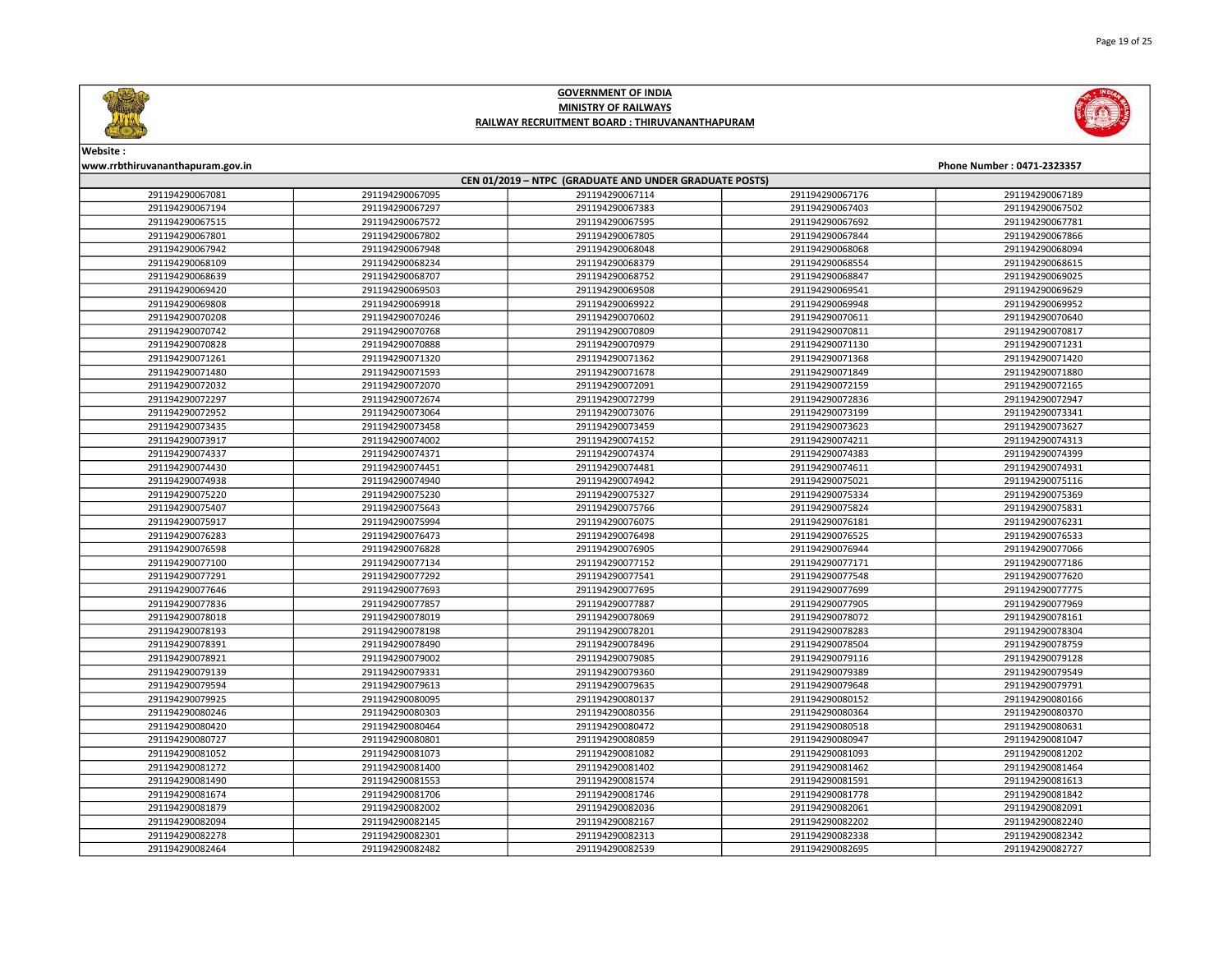

www.rrbthiruvananthapuram.gov.in Phone Number : 0471-2323357



Website :

### CEN 01/2019 – NTPC (GRADUATE AND UNDER GRADUATE POSTS) 291194290082980 291194290083042 291194290083070 291194290083081 291194290083089 291194290083091 291194290083466 291194290083499 291194290083868 291194290083937 291194290084025 291194290084055 291194290084242 291194290084245 291194290084316 291194290084321 291194290084568 291194290084632 291194290084648 291194290084763 291194290084799 291194290084806 291194290084819 291194290084918 291194290085122 291194290085237 291194290085248 291194290085276 291194290085464 291194290085465 291194290085474 291194290085498 291194290085558 291194290085633 291194290085656 291194290085852 291194290085873 291194290085891 291194290085941 291194290085973 291194290086099 291194290086139 291194290086234 291194290086239 291194290086278 291194290086297 291194290086346 291194290086356 291194290086507 291194290086600 291194290086725 291194290086757 291194290086847 291194290086922 291194290087007 291194290087279 291194290087312 291194290087363 291194290087452 291194290087707 291194290087841 291194290087960 291194290087987 291194290088056 291194290088255 291194290088308 291194290088349 291194290088406 291194290088530 291194290088638 291194290088660 291194290088803 291194290089000 291194290089196 291194290089225 291194290089481 291194290089627 291194290089692 291194290089833 291194290090046 291194290090204 291194290090205 291194290090212 291194290090252 291194290090354 291194290090532 291194290090541 291194290090665 291194290090685 291194290090699 291194290090726 291194290091031 291194290091100 291194290091199 291194290091257 291194290091282 291194290091320 291194290091375 291194290091410 291194290091498 291194290091780 291194290091791 291194290091903 291194290091929 291194290091988 291194290092123 291194290092266 291194290092427 291194290092442 291194290092534 291194290092569 291194290092654 291194290092785 291194290092988 291194290093013 291194290093030 291194290093127 291194290093134 291194290093346 291194290093365 291194290093418 291194290093472 291194290093499 291194290093515 291194290093733 291194290093740 291194290093741 291194290093847 291194290094021 291194290094025 291194290094092 291194290094257 291194290094394 291194290094451 291194290094452 291194290094458 291194290094527 291194290094649 291194290094774 291194290094792 291194290094878 291194290094896 291194290094910 291194290094942 291194290095032 291194290095046 291194290095093 291194290095119 291194290095173 291194290095179 291194290095215 291194290095220 291194290095298 291194290095304 291194290095357 291194290095397 291194290095487 291194290095517 291194290095525 291194290095544 291194290095604 291194290095610 291194290095617 291194290095633 291194290095825 291194290095826 291194290095900 291194290095954 291194290095999 291194290096007 291194290096061 291194290096205 291194290096259 291194290096301 291194290096316 291194290096364 291194290096437 291194290096457 291194290096498 291194290096508 291194290096612 291194290096634 291194290096667 291194290096680 291194290096747 291194290096756 291194290096768 291194290096889 291194290096968 291194290097058 291194290097068 291194290097110 291194290097327 291194290097351 291194290097381 291194290097496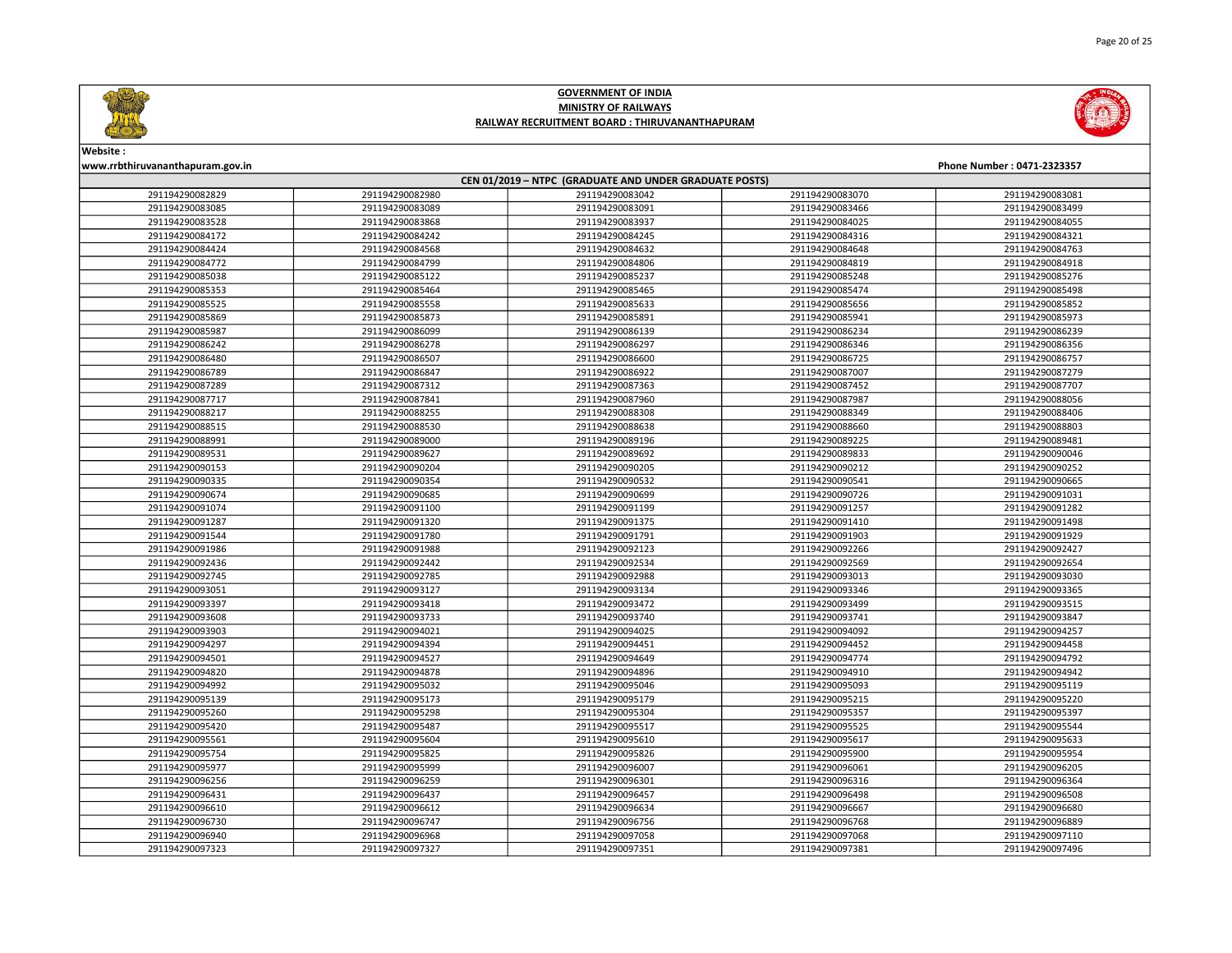





# Website :

| CEN 01/2019 - NTPC (GRADUATE AND UNDER GRADUATE POSTS) |                 |                 |                 |                 |
|--------------------------------------------------------|-----------------|-----------------|-----------------|-----------------|
| 291194290097596                                        | 291194290097625 | 291194290097635 | 291194290097652 | 291194290097848 |
| 291194290097930                                        | 291194290097940 | 291194290098012 | 291194290098034 | 291194290098123 |
| 291194290098289                                        | 291194290098290 | 291194290098375 | 291194290098422 | 291194290098468 |
| 291194290098516                                        | 291194290098520 | 291194290098557 | 291194290098601 | 291194290098942 |
| 291194290099002                                        | 291194290099020 | 291194290099043 | 291194290099195 | 291194290099206 |
| 291194290099389                                        | 291194290099496 | 291194290099509 | 291194290099660 | 291194290099663 |
| 291194290099728                                        | 291194290099788 | 291194290099792 | 291194290099815 | 291194290099875 |
| 291194290100092                                        | 291194290100103 | 291194290100125 | 291194290100153 | 291194290100233 |
| 291194290100280                                        | 291194290100376 | 291194290100508 | 291194290100547 | 291194290100577 |
| 291194290100583                                        | 291194290100776 | 291194290100821 | 291194290100825 | 291194290101041 |
| 291194290101161                                        | 291194290101208 | 291194290101913 | 291194290102091 | 291194290102261 |
| 291194290102438                                        | 291194290103193 | 291194290103213 | 291194290103227 | 291194290103832 |
| 291194290104479                                        | 291194290104488 | 291194290104619 | 291194290104903 | 291194290105374 |
| 291194290105723                                        | 291194290106308 | 291194290106691 | 291194290106787 | 291194290106819 |
| 291194290106823                                        | 291194290107120 | 291194290107249 | 291194290107270 | 291194290107355 |
| 291194290108440                                        | 291194290109454 | 291194290109713 | 291194290109772 | 291194290110265 |
| 291194290110655                                        | 291194290110857 | 291194290111478 | 291194290111656 | 291194290111847 |
| 291194290112009                                        | 291194290112044 | 291194290112938 | 291194290113842 | 291194290113977 |
| 291194290114362                                        | 291194290114496 | 291194290114781 | 291194290115149 | 291194290115358 |
| 291194290116230                                        | 291194290118356 | 291194290118567 | 291194290118618 | 291194290119071 |
| 291194290119792                                        | 291194290120076 | 291194290120399 | 291194290120691 | 291194290120815 |
| 291194290120989                                        | 291194290121011 | 291194290121081 | 291194290121088 | 291194290121247 |
| 291194290121248                                        | 291194290121283 | 291194290121332 | 291194290122101 | 291194290122962 |
| 291194290123135                                        | 291194290123401 | 291194290123562 | 291194290123581 | 291194290123630 |
| 291194290123657                                        | 291194290123980 | 291194290124456 | 291194290124543 | 291194290125478 |
| 291194290125590                                        | 291194290126008 | 291194290126069 | 291194290126184 | 291194290126263 |
| 291194290126473                                        | 291194290126969 | 291194290127031 | 291194290127384 | 291194290127392 |
| 291194290127433                                        | 291194290127641 | 291194290128095 | 291194290128116 | 291194290128126 |
| 291194290128542                                        | 291194290129261 | 291194290129695 | 291194290129752 | 291194290130049 |
| 291194290130737                                        | 291194290130849 | 291194290131171 | 291194290131582 | 291194290132562 |
| 291194290133038                                        | 291194290133041 | 291194290133300 | 291194290133582 | 291194290133757 |
| 291194290133911                                        | 291194290134389 | 291194290134552 | 291194290134681 | 291194290135879 |
| 291194290135988                                        | 291194290136261 | 291194290136704 | 291194290138061 | 291194290138136 |
| 291194290138199                                        | 291194290138333 | 291194290138591 | 291194290138635 | 291194290138716 |
| 291194290139328                                        | 291194290139336 | 291194290139693 | 291194290141066 | 291194290141476 |
| 291194290141487                                        | 291194290141694 | 291194290142795 | 291194290142966 | 291194290144418 |
| 291194290144858                                        | 291194290145448 | 291194290145670 | 291194290145717 | 291194290145846 |
| 291194290145880                                        | 291194290146418 | 291194290147267 | 291194290148131 | 291194290148635 |
| 291194290149241                                        | 291194290149437 | 291194290150119 | 291194290150127 | 291194290150847 |
| 291194290151263                                        | 291194290151642 | 291194290152202 | 291194290152293 | 291194290152332 |
| 291194290152878                                        | 291194290152911 | 291194290152973 | 291194290153207 | 291194290153274 |
| 291194290153504                                        | 291194290153528 | 291194290153698 | 291194290153710 | 291194290153786 |
| 291194290153790                                        | 291194290154087 | 291194290154142 | 291194290154240 | 291194290154761 |
| 291194290154975                                        | 291194290155106 | 291194290155237 | 291194290155853 | 291194290156192 |
| 291194290156293                                        | 291194290156517 | 291194290156623 | 291194290157243 | 291194290158092 |
| 291194290158210                                        | 291194290158298 | 291194290158302 | 291194290158536 | 291194290158578 |
| 291194290158803                                        | 291194290158832 | 291194290158909 | 291194290159254 | 291194290159710 |
| 291194290159773                                        | 291194290159776 | 291194290159966 | 291194290160539 | 291194290160588 |
| 291194290160904                                        | 291194290160930 | 291194290161179 | 291194290161389 | 291194290161633 |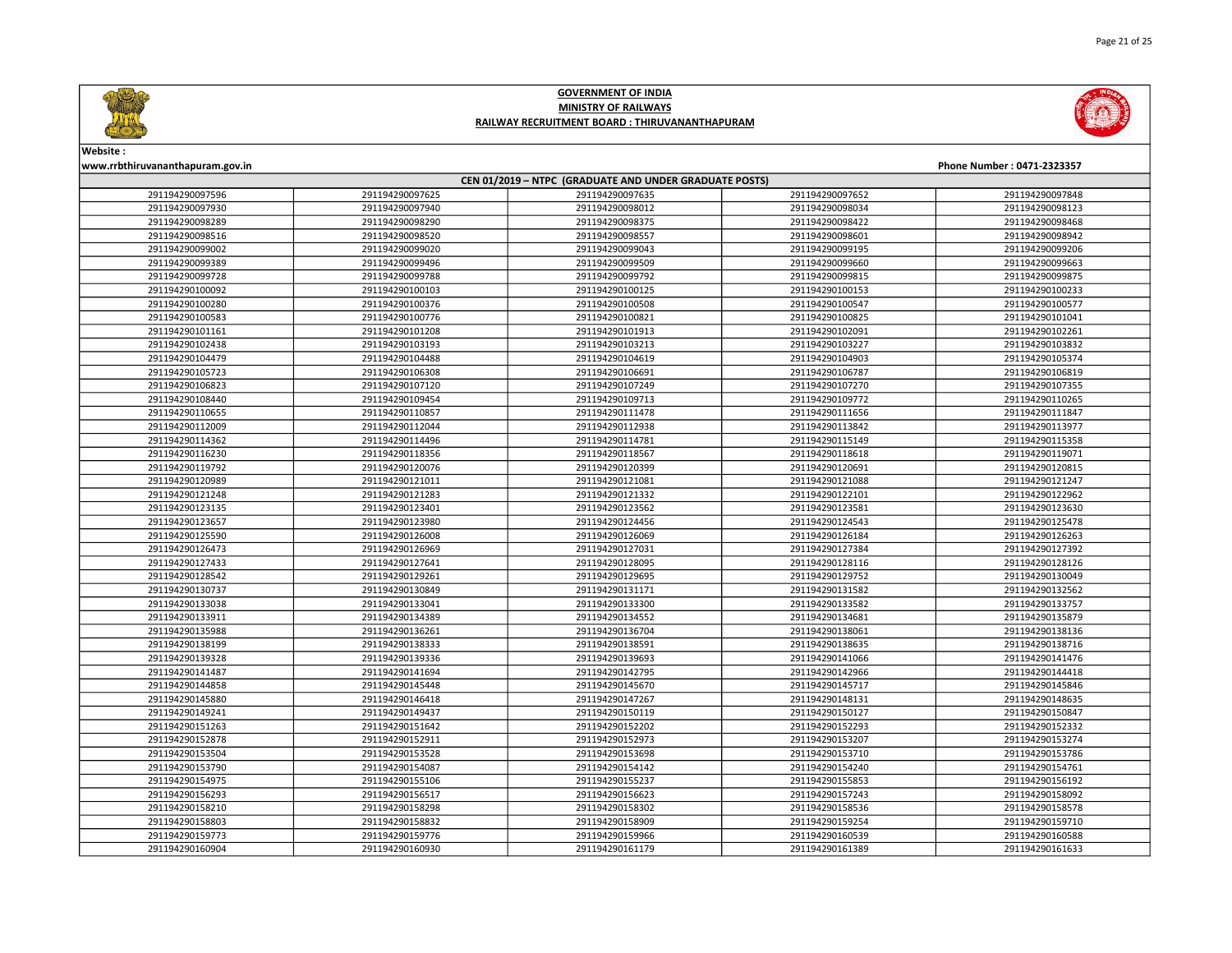



| CEN 01/2019 - NTPC (GRADUATE AND UNDER GRADUATE POSTS) |                 |                 |                 |                 |  |
|--------------------------------------------------------|-----------------|-----------------|-----------------|-----------------|--|
| 291194290162058                                        | 291194290162096 | 291194290162196 | 291194290162837 | 291194290162859 |  |
| 291194290162943                                        | 291194290163078 | 291194290163114 | 291194290163718 | 291194290163767 |  |
| 291194290163831                                        | 291194290163897 | 291194290164042 | 291194290164529 | 291194290164535 |  |
| 291194290164966                                        | 291194290165419 | 291194290165505 | 291194290165877 | 291194290166056 |  |
| 291194290166181                                        | 291194290166315 | 291194290166476 | 291194290166652 | 291194290166946 |  |
| 291194290167183                                        | 291194290167225 | 291194290167279 | 291194290167563 | 291194290167655 |  |
| 291194290167750                                        | 291194290167795 | 291194290167796 | 291194290167812 | 291194290167828 |  |
| 291194290167844                                        | 291194290167855 | 291194290167999 | 291194290168069 | 291194290168071 |  |
| 291194290168159                                        | 291194290168355 | 291194290168425 | 291194290168508 | 291194290168520 |  |
| 291194290168658                                        | 291194290168661 | 291194290168701 | 291194290168872 | 291194290168903 |  |
| 291194290168922                                        | 291194290168978 | 291194290169032 | 291194290169149 | 291194290169153 |  |
| 291194290169168                                        | 291194290169248 | 291194290169315 | 291194290169364 | 291194290169398 |  |
| 291194290169514                                        | 291194290169714 | 291194290169868 | 291194290169870 | 291194290169919 |  |
| 291194290169989                                        | 291194290170022 | 291194290170240 | 291194290170389 | 291194290170413 |  |
| 291194290170453                                        | 291194290170468 | 291194290170499 | 291194290170655 | 291194290170674 |  |
| 291194290170742                                        | 291194290170779 | 291194290170849 | 291194290171042 | 291194290171045 |  |
| 291194290171068                                        | 291194290171494 | 291194290171564 | 291194290171664 | 291194290171769 |  |
| 291194290171846                                        | 291194290171894 | 291194290171991 | 291194290171995 | 291194290172029 |  |
| 291194290172233                                        | 291194290172300 | 291194290172583 | 291194290172596 | 291194290172715 |  |
| 291194290172778                                        | 291194290172781 | 291194290172860 | 291194290172973 | 291194290173010 |  |
| 291194290173081                                        | 291194290173096 | 291194290173117 | 291194290173126 | 291194290173144 |  |
| 291194290173171                                        | 291194290173193 | 291194290173249 | 291194290173255 | 291194290173391 |  |
| 291194290173430                                        | 291194290173468 | 291194290173518 | 291194290173625 | 291194290173627 |  |
| 291194290173683                                        | 291194290173767 | 291194290173784 | 291194290173935 | 291194290174001 |  |
| 291194290174007                                        | 291194290174013 | 291194290174022 | 291194290174028 | 291194290174126 |  |
| 291194290174193                                        | 291194290174323 | 291194290174372 | 291194290174466 | 291194290174478 |  |
| 291194290174752                                        | 291194290174818 | 291194290174883 | 291194290174904 | 291194290174988 |  |
| 291194290175043                                        | 291194290175048 | 291194290175050 | 291194290175066 | 291194290175105 |  |
| 291194290175176                                        | 291194290175211 | 291194290175228 | 291194290175388 | 291194290175447 |  |
| 291194290175500                                        | 291194290175777 | 291194290175893 | 291194290175996 | 291194290176019 |  |
| 291194290176030                                        | 291194290176037 | 291194290176108 | 291194290176129 | 291194290176258 |  |
| 291194290176268                                        | 291194290176288 | 291194290176309 | 291194290176372 | 291194290176398 |  |
| 291194290176443                                        | 291194290176553 | 291194290176569 | 291194290176647 | 291194290176748 |  |
| 291194290176783                                        | 291194290176792 | 291194290176825 | 291194290176826 | 291194290176913 |  |
| 291194290176930                                        | 291194290176938 | 291194290176964 | 291194290176997 | 291194290177039 |  |
| 291194290177434                                        | 291194290177583 | 291194290177768 | 291194290177904 | 291194290177909 |  |
| 291194290177930                                        | 291194290177952 | 291194290177966 | 291194290178158 | 291194290178165 |  |
| 291194290178178                                        | 291194290178244 | 291194290178507 | 291194290178609 | 291194290178611 |  |
| 291194290178637                                        | 291194290178639 | 291194290178692 | 291194290179024 | 291194290179044 |  |
| 291194290179077                                        | 291194290179171 | 291194290179315 | 291194290179453 | 291194290179530 |  |
| 291194290179680                                        | 291194290179852 | 291194290179940 | 291194290179976 | 291194290180215 |  |
| 291194290180506                                        | 291194290180535 | 291194290180559 | 291194290180764 | 291194290180910 |  |
| 291194290181040                                        | 291194290181090 | 291194290181328 | 291194290181561 | 291194290181579 |  |
| 291194290181782                                        | 291194290181917 | 291194290182104 | 291194290182197 | 291194290182233 |  |
| 291194290182459                                        | 291194290182550 | 291194290182736 | 291194290182824 | 291194290182904 |  |
| 291194290182991                                        | 291194290183149 | 291194290183201 | 291194290183334 | 291194290183419 |  |
| 291194290183558                                        | 291194290183699 | 291194290183910 | 291194290183937 | 291194290183958 |  |
| 291194290184108                                        | 291194290184298 | 291194290184491 | 291194290184555 | 291194290184868 |  |
| 291194290185093                                        | 291194290185301 | 291194290185350 | 291194290185743 | 291194290185823 |  |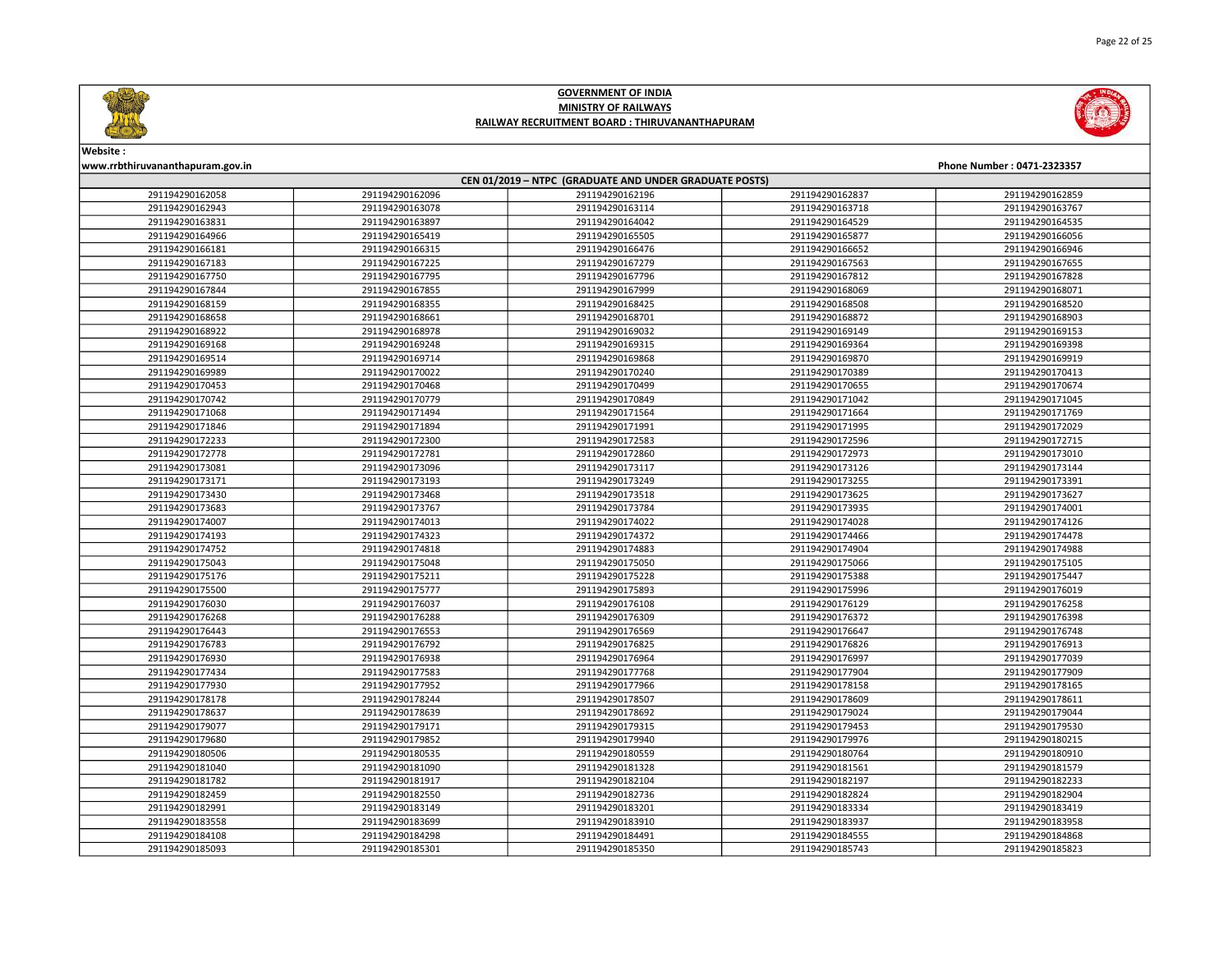





Website :

| CEN 01/2019 - NTPC (GRADUATE AND UNDER GRADUATE POSTS) |                 |                 |                 |                 |  |
|--------------------------------------------------------|-----------------|-----------------|-----------------|-----------------|--|
| 291194290185853                                        | 291194290186059 | 291194290186121 | 291194290186165 | 291194290186201 |  |
| 291194290186327                                        | 291194290186622 | 291194290186679 | 291194290186796 | 291194290186865 |  |
| 291194290187019                                        | 291194290187536 | 291194290187553 | 291194290187871 | 291194290187872 |  |
| 291194290187884                                        | 291194290187969 | 291194290188029 | 291194290188032 | 291194290188137 |  |
| 291194290188235                                        | 291194290188237 | 291194290188298 | 291194290188635 | 291194290188945 |  |
| 291194290188974                                        | 291194290189128 | 291194290189286 | 291194290189337 | 291194290189355 |  |
| 291194290189400                                        | 291194290189450 | 291194290189524 | 291194290189989 | 291194290190157 |  |
| 291194290190235                                        | 291194290190240 | 291194290190366 | 291194290190670 | 291194290190813 |  |
| 291194290190947                                        | 291194290190959 | 291194290191017 | 291194290191143 | 291194290191304 |  |
| 291194290191619                                        | 291194290191713 | 291194290191745 | 291194290191802 | 291194290191923 |  |
| 291194290192053                                        | 291194290192114 | 291194290192346 | 291194290192350 | 291194290192505 |  |
| 291194290192628                                        | 291194290192706 | 291194290192898 | 291194290192911 | 291194290193005 |  |
| 291194290193015                                        | 291194290193151 | 291194290193497 | 291194290193696 | 291194290194010 |  |
| 291194290194116                                        | 291194290194134 | 291194290194351 | 291194290194501 | 291194290194839 |  |
| 291194290194852                                        | 291194290195206 | 291194290195318 | 291194290195351 | 291194290195558 |  |
| 291194290195567                                        | 291194290195587 | 291194290195804 | 291194290195990 | 291194290196331 |  |
| 291194290196397                                        | 291194290196543 | 291194290196569 | 291194290196695 | 291194290196698 |  |
| 291194290196778                                        | 291194290196841 | 291194290196983 | 291194290197191 | 291194290197222 |  |
| 291194290197230                                        | 291194290197282 | 291194290197310 | 291194290197556 | 291194290197610 |  |
| 291194290197669                                        | 291194290197708 | 291194290197803 | 291194290197939 | 291194290197988 |  |
| 291194290198144                                        | 291194290198226 | 291194290198304 | 291194290198443 | 291194290198593 |  |
| 291194290198717                                        | 291194290198772 | 291194290199048 | 291194290199091 | 291194290199138 |  |
| 291194290199184                                        | 291194290199368 | 291194290199711 | 291194290199822 | 291194290199997 |  |
| 291194290200124                                        | 291194290200170 | 291194290200379 | 291194290200439 | 291194290200609 |  |
| 291194290200634                                        | 291194290200743 | 291194290201024 | 291194290201137 | 291194290201256 |  |
| 291194290201356                                        | 291194290201825 | 291194290202333 | 291194290202338 | 291194290202339 |  |
| 291194290203029                                        | 291194290203044 | 291194290203099 | 291194290203383 | 291194290203388 |  |
| 291194290203546                                        | 291194290203620 | 291194290203716 | 291194290203740 | 291194290203805 |  |
| 291194290203854                                        | 291194290203951 | 291194290204109 | 291194290204173 | 291194290204221 |  |
| 291194290204474                                        | 291194290204502 | 291194290204523 | 291194290204545 | 291194290204633 |  |
| 291194290204710                                        | 291194290204749 | 291194290204764 | 291194290204814 | 291194290204853 |  |
| 291194290204969                                        | 291194290205039 | 291194290205227 | 291194290205228 | 291194290205307 |  |
| 291194290205584                                        | 291194290205609 | 291194290205757 | 291194290205960 | 291194290205986 |  |
| 291194290206352                                        | 291194290206364 | 291194290206373 | 291194290206610 | 291194290206757 |  |
| 291194290206870                                        | 291194290206889 | 291194290206980 | 291194290207150 | 291194290207371 |  |
| 291194290207577                                        | 291194290207578 | 291194290207843 | 291194290207866 | 291194290208492 |  |
| 291194290208902                                        | 291194290209034 | 291194290209097 | 291194290209142 | 291194290209189 |  |
| 291194290209377                                        | 291194290209380 | 291194290209383 | 291194290209412 | 291194290209524 |  |
| 291194290209550                                        | 291194290209726 | 291194290209818 | 291194290209846 | 291194290211054 |  |
| 291194290211673                                        | 291194290211699 | 291194290211833 | 291194290211958 | 291194290211971 |  |
| 291194290212032                                        | 291194290212043 | 291194290212204 | 291194290212219 | 291194290212496 |  |
| 291194290212500                                        | 291194290212551 | 291194290212761 | 291194290213027 | 291194290213286 |  |
| 291194290213333                                        | 291194290213341 | 291194290213687 | 291194290214004 | 291194290214204 |  |
| 291194290214334                                        | 291194290214952 | 291194290215246 | 291194290215337 | 291194290215535 |  |
| 291194290215651                                        | 291194290215983 | 291194290216140 | 291194290216150 | 291194290216285 |  |
| 291194290216550                                        | 291194290216584 | 291194290216619 | 291194290216844 | 291194290216900 |  |
| 291194290216996                                        | 291194290217152 | 291194290217517 | 291194290217537 | 291194290217723 |  |
| 291194290217772                                        | 291194290217875 | 291194290218177 | 291194290218193 | 291194290218554 |  |
| 291194290218726                                        | 291194290219020 | 291194290219292 | 291194290219303 | 291194290219550 |  |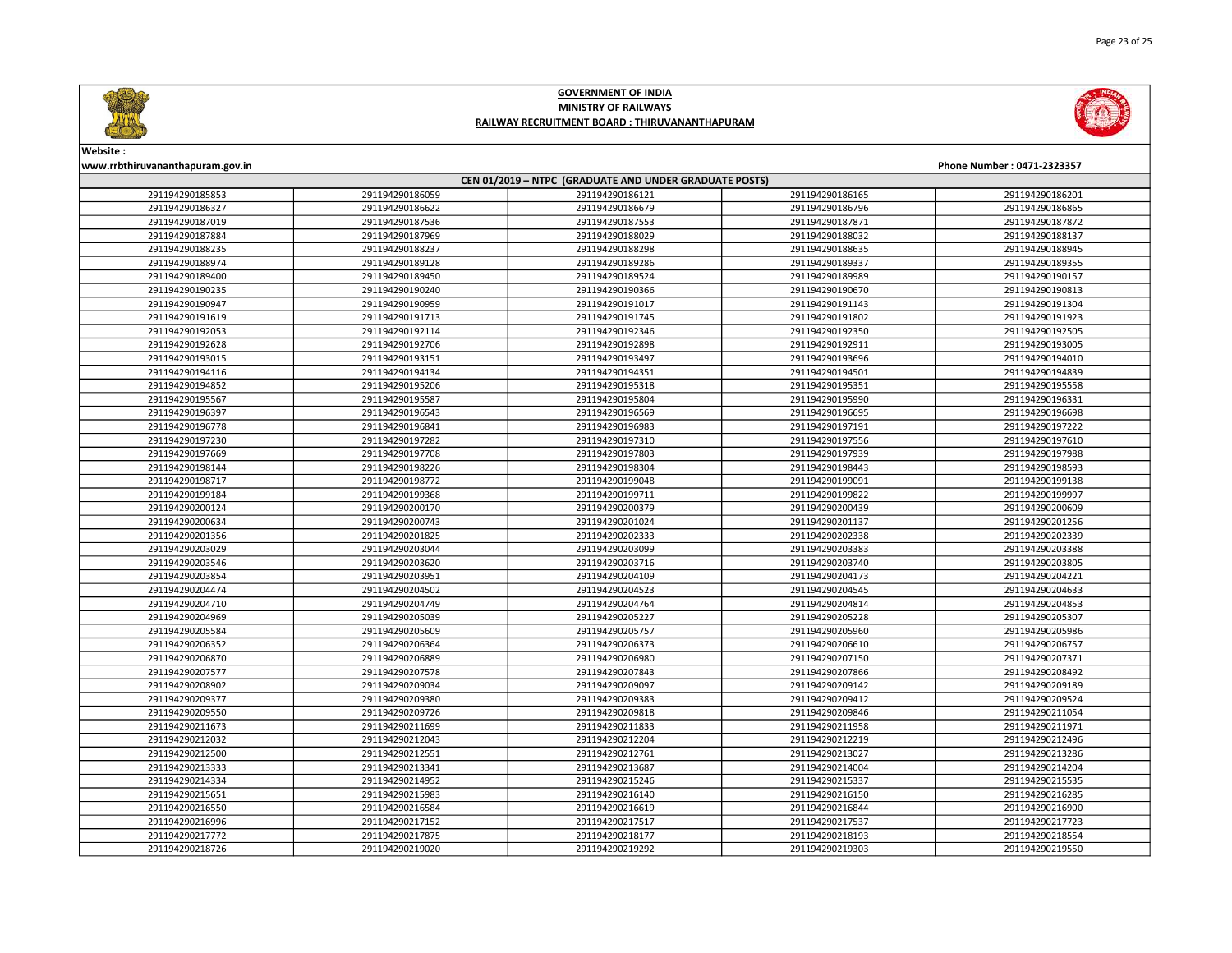



| CEN 01/2019 - NTPC (GRADUATE AND UNDER GRADUATE POSTS) |                 |                 |                 |                 |  |
|--------------------------------------------------------|-----------------|-----------------|-----------------|-----------------|--|
| 291194290219613                                        | 291194290220249 | 291194290220257 | 291194290220337 | 291194290220341 |  |
| 291194290220462                                        | 291194290220629 | 291194290220683 | 291194290220934 | 291194290220945 |  |
| 291194290221044                                        | 291194290221127 | 291194290221162 | 291194290221312 | 291194290221366 |  |
| 291194290221579                                        | 291194290221614 | 291194290221678 | 291194290221700 | 291194290221920 |  |
| 291194290222039                                        | 291194290222042 | 291194290222064 | 291194290222077 | 291194290222350 |  |
| 291194290222371                                        | 291194290222408 | 291194290222801 | 291194290223005 | 291194290223034 |  |
| 291194290223232                                        | 291194290223280 | 291194290223291 | 291194290224274 | 291194290224552 |  |
| 291194290224606                                        | 291194290224707 | 291194290224747 | 291194290224766 | 291194290224954 |  |
| 291194290225023                                        | 291194290225054 | 291194290225084 | 291194290225416 | 291194290225513 |  |
| 291194290225579                                        | 291194290225600 | 291194290225603 | 291194290225688 | 291194290225770 |  |
| 291194290225943                                        | 291194290226265 | 291194290226325 | 291194290226329 | 291194290226520 |  |
| 291194290226525                                        | 291194290226606 | 291194290226708 | 291194290226747 | 291194290226762 |  |
| 291194290227296                                        | 291194290227448 | 291194290227586 | 291194290227797 | 291194290227854 |  |
| 291194290227934                                        | 291194290227995 | 291194290228338 | 291194290228493 | 291194290228605 |  |
| 291194290228912                                        | 291194290228922 | 291194290228928 | 291194290229044 | 291194290229093 |  |
| 291194290229107                                        | 291194290229694 | 291194290229767 | 291194290230014 | 291194290230337 |  |
| 291194290230387                                        | 291194290230437 | 291194290230515 | 291194290230611 | 291194290230682 |  |
| 291194290230686                                        | 291194290230981 | 291194290231447 | 291194290231457 | 291194290231868 |  |
| 291194290232002                                        | 291194290232069 | 291194290232088 | 291194290232454 | 291194290232595 |  |
| 291194290232632                                        | 291194290232816 | 291194290232850 | 291194290233280 | 291194290233316 |  |
| 291194290233344                                        | 291194290233536 | 291194290233643 | 291194290233965 | 291194290234111 |  |
| 291194290234177                                        | 291194290234218 | 291194290234360 | 291194290234535 | 291194290234574 |  |
| 291194290234592                                        | 291194290234724 | 291194290234754 | 291194290234779 | 291194290234807 |  |
| 291194290235088                                        | 291194290235095 | 291194290235375 | 291194290235407 | 291194290235568 |  |
| 291194290236017                                        | 291194290236104 | 291194290236111 | 291194290236350 | 291194290236470 |  |
| 291194290236479                                        | 291194290236576 | 291194290236595 | 291194290236719 | 291194290236971 |  |
| 291194290237025                                        | 291194290237057 | 291194290237459 | 291194290237485 | 291194290237681 |  |
| 291194290238023                                        | 291194290238122 | 291194290238452 | 291194290238477 | 291194290238690 |  |
| 291194290238692                                        | 291194290238717 | 291194290239019 | 291194290239050 | 291194290239065 |  |
| 291194290239225                                        | 291194290239240 | 291194290239359 | 291194290239383 | 291194290239391 |  |
| 291194290239705                                        | 291194290239906 | 291194290239942 | 291194290240406 | 291194290240624 |  |
| 291194290240656                                        | 291194290240679 | 291194290240731 | 291194290240917 | 291194290241080 |  |
| 291194290241303                                        | 291194290241341 | 291194290241473 | 291194290241546 | 291194290241595 |  |
| 291194290241651                                        | 291194290241968 | 291194290242035 | 291194290242038 | 291194290242073 |  |
| 291194290242104                                        | 291194290242108 | 291194290242389 | 291194290242393 | 291194290242493 |  |
| 291194290242713                                        | 291194290243650 | 291194290244292 | 291194290244328 | 291194290244365 |  |
| 291194290244769                                        | 291194290244823 | 291194290244985 | 291194290244995 | 291194290245049 |  |
| 291194290245103                                        | 291194290245194 | 291194290245204 | 291194290245327 | 291194290245397 |  |
| 291194290245450                                        | 291194290245877 | 291194290245896 | 291194290245912 | 291194290246035 |  |
| 291194290246138                                        | 291194290246177 | 291194290246288 | 291194290246295 | 291194290246299 |  |
| 291194290246364                                        | 291194290246449 | 291194290246575 | 291194290246678 | 291194290246741 |  |
| 291194290246977                                        | 291194290247004 | 291194290247279 | 291194290248010 | 291194290248064 |  |
| 291194290248149                                        | 291194290248803 | 291194290248977 | 291194290249254 | 291194290249394 |  |
| 291194290249680                                        | 291194290249823 | 291194290249885 | 291194290250017 | 291194290250045 |  |
| 291194290250091                                        | 291194290250179 | 291194290250378 | 291194290250982 | 291194290251039 |  |
| 291194290251132                                        | 291194290251172 | 291194290251232 | 291194290251292 | 291194290251315 |  |
| 291194290251376                                        | 291194290251449 | 291194290251634 | 291194290251641 | 291194290251795 |  |
| 291194290251803                                        | 291194290252058 | 291194290252075 | 291194290252092 | 291194290252099 |  |
| 291194290252266                                        | 291194290252450 | 291194290252470 | 291194290252662 | 291194290252692 |  |